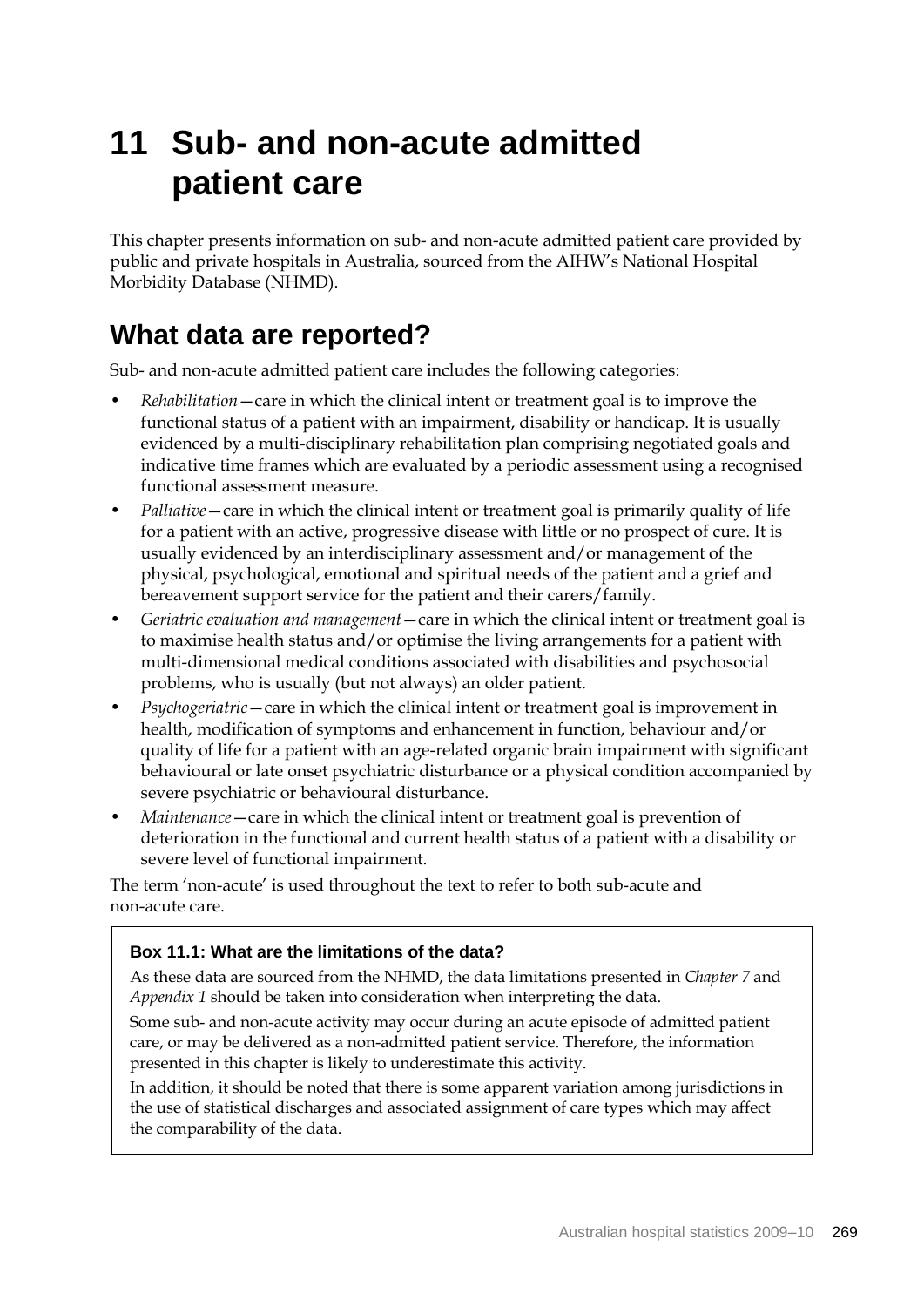#### **Box 11.2: What methods were used?**

Readers should note the following:

- (a) In this chapter, separations are included if the care type was reported as *Rehabilitation*, *Palliative*, *Geriatric evaluation and management*, *Psychogeriatric* or *Maintenance* care.
- (b) In some tables in this chapter, the category *Other non-acute care* includes the care types: *Geriatric evaluation and management*, *Psychogeriatric* and *Maintenance* care.
- (c) The overall quality of the data provided for Indigenous status in 2009–10 is considered to be in need of some improvement, being considered acceptable for analysis purposes for New South Wales, Victoria, Queensland, Western Australia, South Australia and public hospitals in the Northern Territory (see *Appendix 1*).

For details of other methods used in this chapter, see *Chapter 7*.

## **How has activity changed over time?**

Between 2005–06 and 2009–10, the number of separations for non-acute care in all hospitals increased by 10.1% per year. Over this period, the average rate of increase was higher in private hospitals (15.6%) than in public hospitals (4.8%). In particular, *Rehabilitation* care in private hospitals doubled, increasing by an average of 19.1% per year between 2005–06 and 2009–10 (Table 11.1).

|                                        |         |         |         |         |         | Change (per cent)    |                         |
|----------------------------------------|---------|---------|---------|---------|---------|----------------------|-------------------------|
|                                        | 2005-06 | 2006-07 | 2007-08 | 2008-09 | 2009-10 | Ave since<br>2005-06 | <b>Since</b><br>2008-09 |
| <b>Public hospitals</b>                |         |         |         |         |         |                      |                         |
| Rehabilitation                         | 67,685  | 70,822  | 75,446  | 77,875  | 82,692  | 5.1                  | 6.2                     |
| Palliative care                        | 20,342  | 21,785  | 21,598  | 24,262  | 26,633  | 7.0                  | 9.8                     |
| Geriatric evaluation and<br>management | 13,915  | 14,670  | 14,813  | 18,307  | 21,310  | 11.2                 | 16.4                    |
| Psychogeriatric care                   | 4,583   | 4,695   | 4,494   | 2,393   | 2,336   | $-15.5$              | $-2.4$                  |
| Maintenance care                       | 19,750  | 19,093  | 19,211  | 19,763  | 19,624  | $-0.2$               | $-0.7$                  |
| Total                                  | 126,275 | 131,065 | 135,562 | 142,600 | 152,595 | 4.8                  | 7.0                     |
| <b>Private hospitals</b>               |         |         |         |         |         |                      |                         |
| <b>Rehabilitation</b>                  | 83,842  | 96,401  | 115,659 | 137,946 | 168,972 | 19.1                 | 22.5                    |
| Palliative care                        | 5,399   | 6,488   | 5,766   | 5,281   | 5,016   | $-1.8$               | $-5.0$                  |
| Geriatric evaluation and<br>management | 766     | 780     | 87      | 113     | 88      | $-41.8$              | $-22.1$                 |
| Psychogeriatric care                   | 10,831  | 6,138   | 6,857   | 6,579   | 8,102   | $-7.0$               | 23.1                    |
| Maintenance care                       | 2,305   | 1,636   | 1,699   | 2,004   | 2,283   | $-0.2$               | 13.9                    |
| Total                                  | 103,143 | 111,443 | 130,068 | 151,923 | 184,461 | 15.6                 | 21.4                    |
| <b>Total</b>                           | 229,418 | 242,508 | 265,630 | 294,523 | 337,056 | 10.1                 | 14.4                    |

**Table 11.1: Non-acute separations(a) by care type, public and private hospitals, 2005–06 to 2009–10** 

(a) Annual average change, not adjusted for changes in coverage and recategoristation of hospitals as public or private.

*Note:* See boxes 11.1 and 11.2 for notes on data limitations and methods. Similar information by hospital type is available online at <www.aihw.gov.au/hospitals>.

*Abbreviation:* Ave—average.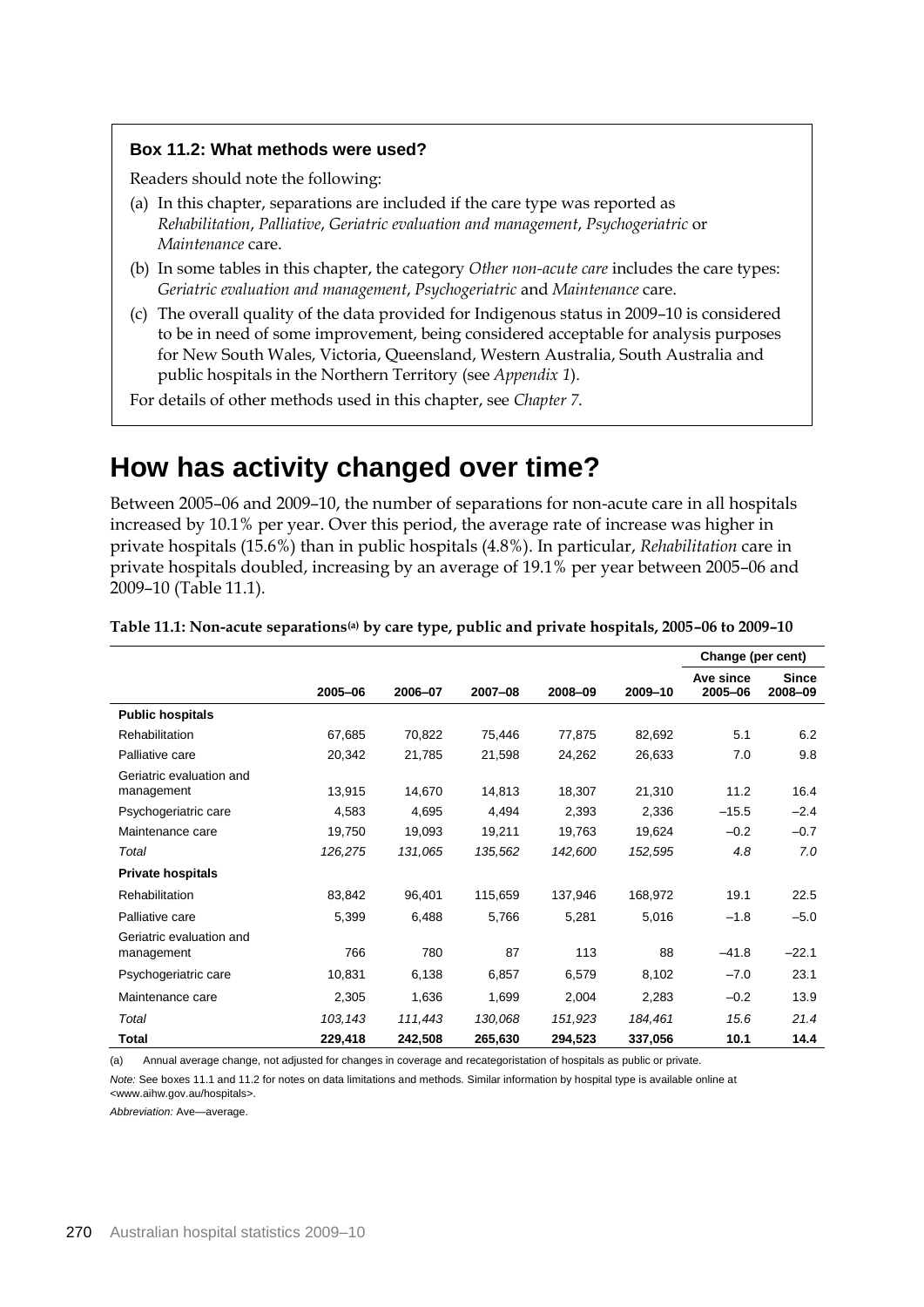## **How much activity was there in 2009–10?**

Overall, 3.9% of separations in 2009–10 were non-acute separations (Table 11.2). However, there was some variation between states and territories in the proportion of separations that were for non-acute care, ranging from 1.2 per 1,000 population in Northern Territory to 7.0 per 1,000 in the Australian Capital Territory.

|                                                             | <b>NSW</b> | Vic    | Qld    | <b>WA</b> | <b>SA</b> | <b>Tas</b> | <b>ACT</b> | <b>NT</b> | <b>Total</b> |
|-------------------------------------------------------------|------------|--------|--------|-----------|-----------|------------|------------|-----------|--------------|
| Rehabilitation                                              | 128,891    | 30,985 | 48,679 | 10.268    | 24,286    | 2,177      | 5.764      | 614       | 251,664      |
| Palliative care                                             | 10.698     | 6,802  | 7,649  | 3,282     | 1,847     | 399        | 651        | 321       | 31,649       |
| Geriatric evaluation and<br>management                      | 3.689      | 13.250 | 1.716  | 672       | 1.361     | 35         | 644        | 31        | 21,398       |
| Psychogeriatric care                                        | 744        | 7,177  | 566    | 1,610     | 260       | 48         | 32         | 1         | 10,438       |
| Maintenance care                                            | 7,085      | 873    | 6,981  | 1,636     | 2.816     | 492        | 1,640      | 384       | 21,907       |
| <b>All hospitals</b>                                        | 151,107    | 59,087 | 65,591 | 17,468    | 30,570    | 3,151      | 8,731      | 1,351     | 337,056      |
| Non-acute as a<br>proportion of all<br>hospital separations | 6.0        | 2.6    | 3.7    | 2.0       | 4.7       | 1.8        | 7.0        | 1.2       | 3.9          |
|                                                             |            |        |        |           |           |            |            |           |              |

**Table 11.2: Non-acute separations, by care type, all hospitals, states and territories, 2009–10**

*Note:* See boxes 11.1 and 11.2 for notes on data limitations and methods.

## **Who used these services?**

#### **Sex and age group**

Females accounted for more than half (56.1%) of non-acute separations (Figure 11.1). There were more non-acute separations for males than females in the age groups from 0 to 34 years. However, females accounted for more separations than males in all other age groups. Persons aged 60 years and over accounted for more than three-quarters of all non-acute separations.

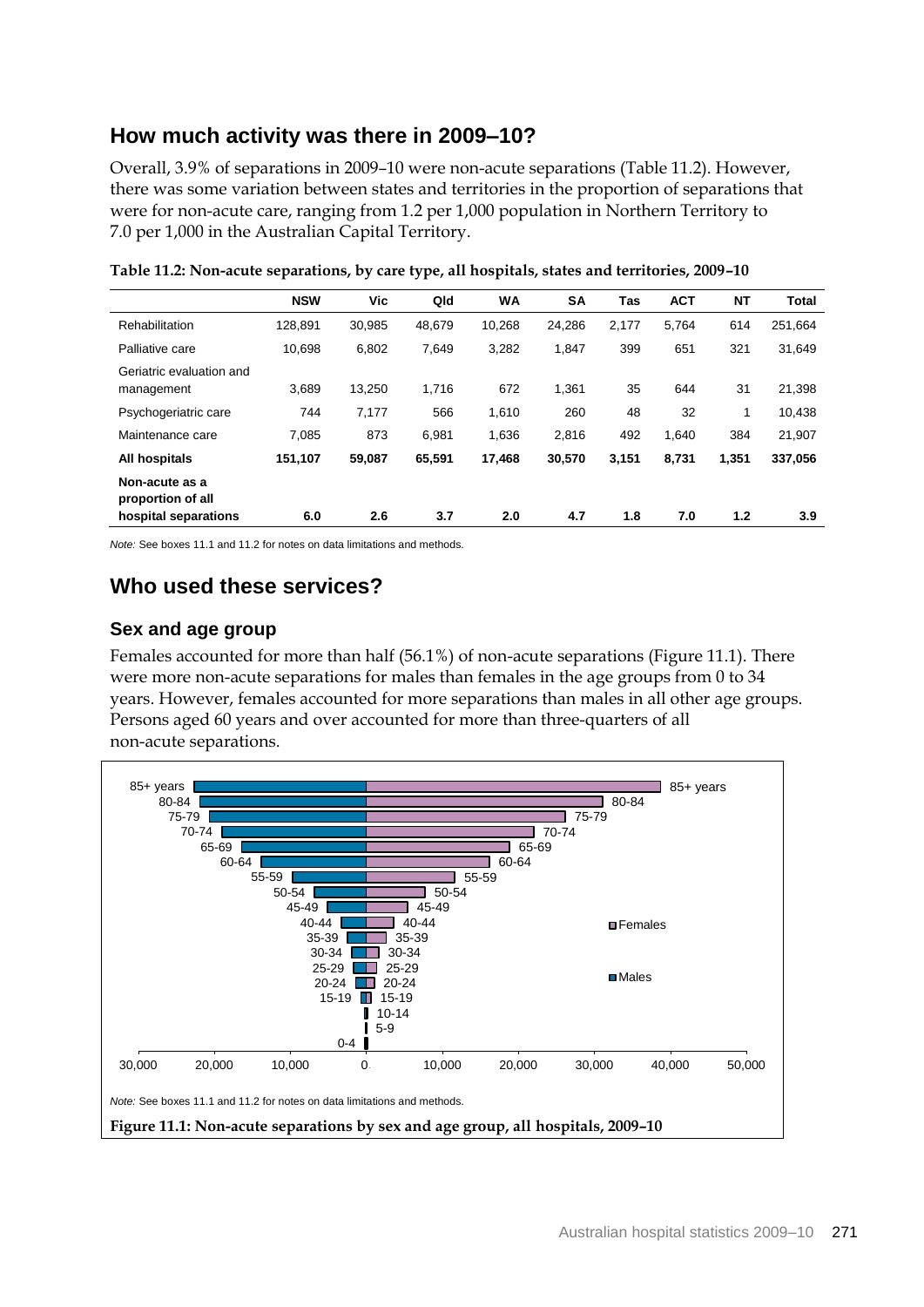#### **Performance indicator: People aged 65 years or over receiving sub-acute services**

This National Healthcare Agreement indicator is related to the outcome area of aged care. It is denoted as an interim indicator, as the available data do not completely match the intent of the indicator. This indicator is intended to report the number of people aged 65 years or over receiving sub-acute services. However, the data are based on the number of separations for sub-acute services, and a person may have more than one occasion in hospital during the year. Therefore the data presented here are not an estimate the number of persons aged 65 years or over receiving sub-acute services. These data do not include separations for *Maintenance* care.

There was some variation between states and territories in the rate of sub-acute separations for persons aged 65 years or over. For public hospitals, the separation rate ranged from 16 per 1,000 persons in Tasmania to 73 per 1,000 persons in the Australian Capital Territory (Table 11.3).

Comparison of rates for states and territories should take into consideration cross border flows, particularly in the Australian Capital Territory. There may also be differences between states and territories in the delivery of sub-acute care which should be considered when interpreting these data.

|                                     | <b>NSW</b> | Vic    | Qld    | <b>WA</b> | <b>SA</b> | Tas   | <b>ACT</b> | <b>NT</b> | <b>Total</b> |
|-------------------------------------|------------|--------|--------|-----------|-----------|-------|------------|-----------|--------------|
| <b>Public hospitals</b>             |            |        |        |           |           |       |            |           |              |
| Separations                         | 33,390     | 27,394 | 16.243 | 8.540     | 6.792     | 1,228 | 2.596      | 270       | 96,453       |
| Separations per 1,000<br>population | 32.4       | 35.5   | 30.1   | 31.6      | 25.8      | 15.8  | 72.9       | 26.4      | 32.1         |
| <b>Private hospitals</b>            |            |        |        |           |           |       |            |           |              |
| Separations                         | 66.310     | 20.297 | 18.169 | 3.924     | 11.967    | n.p   | n.p        | n.p       | 123,409      |
| Separations per 1,000<br>population | 66.3       | 26.8   | 33.2   | 14.4      | 46.7      | n.p   | n.p        | n.p       | 41.8         |
| <b>Total</b>                        |            |        |        |           |           |       |            |           |              |
| <b>Separations</b>                  | 99.700     | 47.691 | 34,412 | 12,464    | 18.759    | n.p   | n.p        | n.p       | 219,862      |
| Separations per 1,000<br>population | 98.6       | 62.3   | 63.3   | 46.0      | 72.4      | n.p   | n.p        | n.p       | 73.9         |

**Table 11.3: Separations for persons(a) aged 65 years or over receiving sub-acute(b) services, public and private hospitals, states and territories, 2009–10**

(a) Data are based on separations, not persons, therefore these rates are likely to overestimate the number of people receiving sub-acute care.

(b) Separations for *Maintenance* care are excluded.

*Note:* See boxes 11.1 and 11.2 for notes on data limitations and methods.

*Abbreviation:* n.p.—not published.

Additional information on the number of separations for persons aged 65 years or over receiving sub-acute services by Indigenous status, remoteness area of residence and socioeconomic status is included in additional tables accompanying this report online at <www.aihw.gov.au/hospitals>.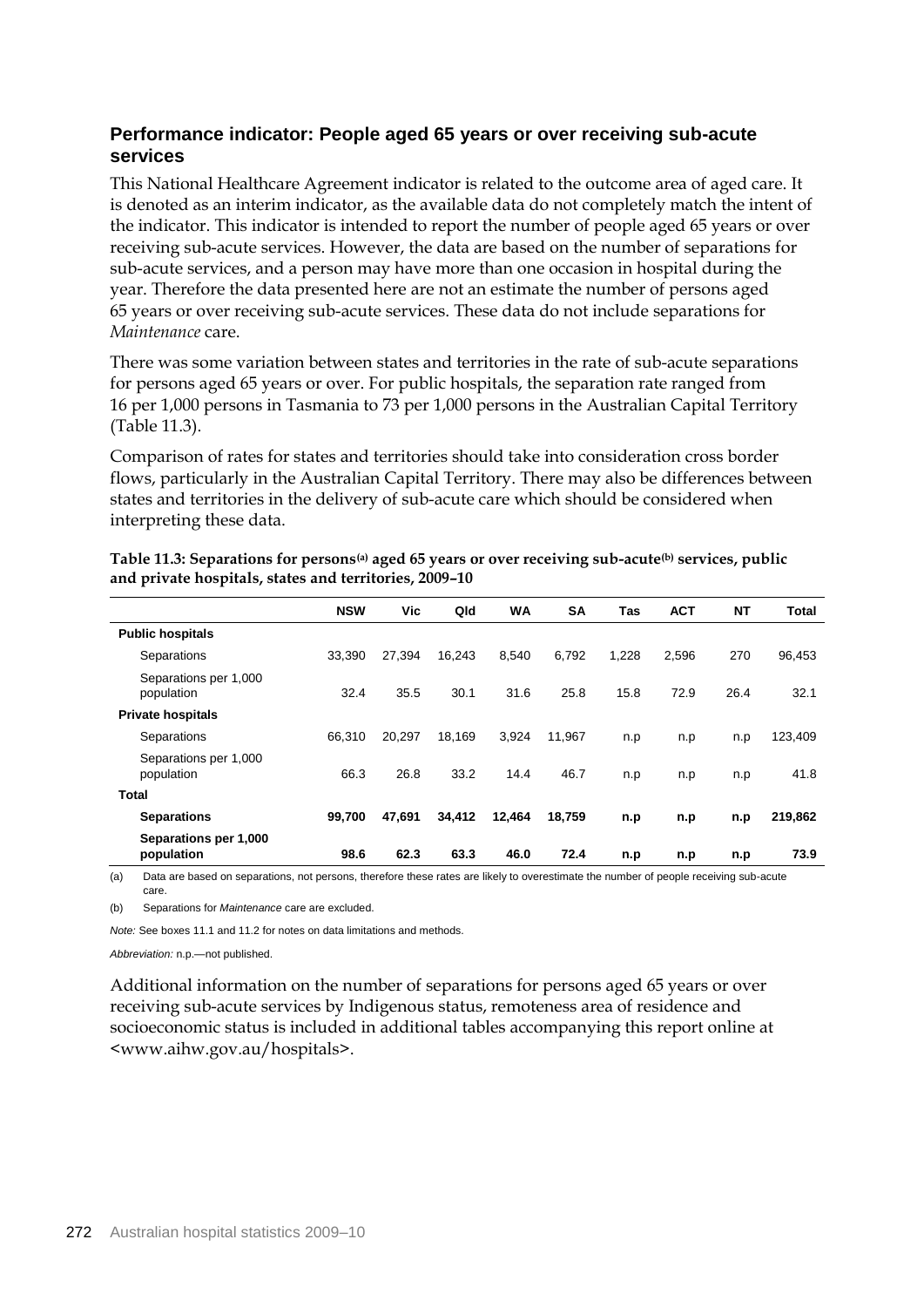#### **Aboriginal and Torres Strait Islander people**

#### **Box 11.3: Quality of Indigenous status data**

The quality of the data provided for Indigenous status in 2009–10 for admitted patient care varied by jurisdiction. See *Chapter 7* and *Appendix 1* for more information on the quality of Indigenous data in the NHMD.

Separations for Aboriginal and Torres Strait Islander people are likely to be under-enumerated. It should also be noted that data presented for the six jurisdictions with data of acceptable quality for analysis purposes are not necessarily representative of the jurisdictions excluded.

Nationally, 0.9% of all non-acute separations reported an Indigenous status of *Aboriginal and/or Torres Strait Islander*. The proportion of separations that were for *Indigenous Australians* varied across the states and territories (Table 11.4).

In 2009–10, there were 12 non-acute separations per 1,000 population for *Indigenous Australians*, about 84% of the rate for *Other Australians* (15 per 1,000). *Indigenous Australians* had lower separation rates for *Rehabilitation* care than *Other Australians* (6 per 1,000 and 11 per 1,000, respectively). *Indigenous Australians* had higher separation rates for *Palliative*  care and *Maintenance* care than *Other Australians*.

|                                        |            |        |        |           |        |           |              | <b>Separations</b><br>per 1,000 |
|----------------------------------------|------------|--------|--------|-----------|--------|-----------|--------------|---------------------------------|
|                                        | <b>NSW</b> | Vic    | Qld    | <b>WA</b> | SA     | <b>NT</b> | <b>Total</b> | population                      |
| <b>Indigenous Australians</b>          |            |        |        |           |        |           |              |                                 |
| Rehabilitation                         | 383        | 112    | 646    | 236       | 102    | 199       | 1,678        | 6.4                             |
| Palliative care                        | 124        | 22     | 145    | 109       | 15     | 47        | 462          | 1.9                             |
| Geriatric evaluation and<br>management | 25         | 27     | 31     | 5         | 3      | 25        | 116          | 0.6                             |
| Psychogeriatric care                   | 5          | 2      | 4      | 8         | 1      | 1         | 21           | 0.1                             |
| Maintenance care                       | 84         | 10     | 275    | 132       | 23     | 214       | 738          | 3.2                             |
| Total                                  | 621        | 173    | 1,101  | 490       | 144    | 486       | 3,015        | 12.2                            |
| Other Australians <sup>(b)</sup>       |            |        |        |           |        |           |              |                                 |
| Rehabilitation                         | 128,508    | 30,873 | 48,033 | 10,032    | 24,184 | 415       | 242,045      | 10.9                            |
| Palliative care                        | 10,574     | 6,780  | 7,504  | 3,173     | 1,832  | 274       | 30,137       | 1.3                             |
| Geriatric evaluation and<br>management | 3,664      | 13,223 | 1,685  | 667       | 1,358  | 6         | 20,603       | 0.9                             |
| Psychogeriatric care                   | 739        | 7,175  | 562    | 1,602     | 259    | 0         | 10,337       | 0.5                             |
| Maintenance care                       | 7,001      | 863    | 6,706  | 1,504     | 2,793  | 170       | 19,037       | 0.9                             |
| Total                                  | 150,486    | 58,914 | 64,490 | 16,978    | 30,426 | 865       | 322, 159     | 14.4                            |
| <b>Total</b>                           | 151,107    | 59,087 | 65,591 | 17,468    | 30,570 | 1,351     | 325,174      | 14.5                            |

#### **Table 11.4: Non-acute separations, by Indigenous status, all hospitals, selected states and territories(a), 2009–10**

(a) Excludes data for Tasmania, the Australian Capital Territory and private hospitals in the Northern Territory.

(b) *Other Australians* includes separations for which Indigenous status was *Not reported*.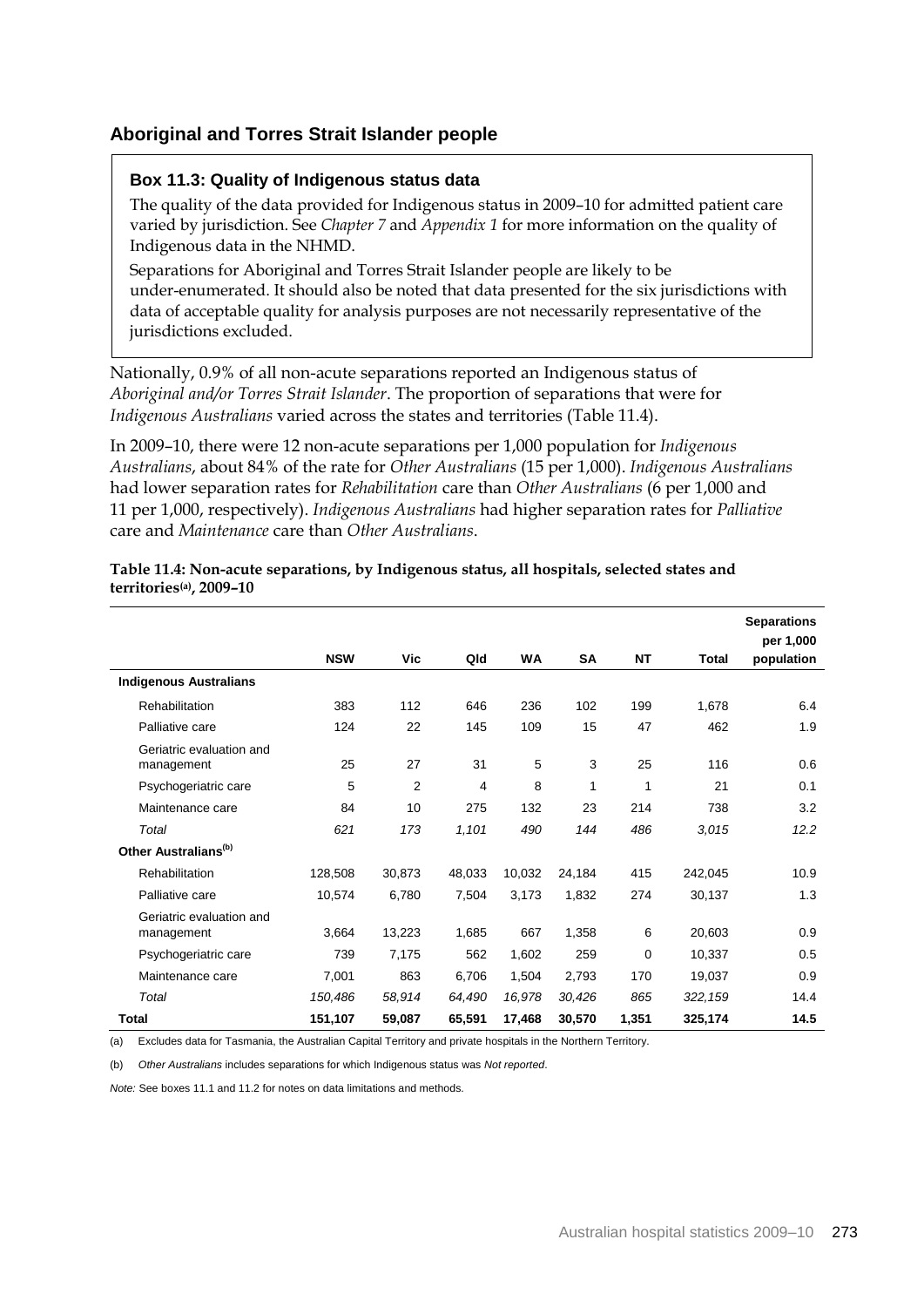#### **Remoteness area**

There was marked variation in the separation rates for non-acute admitted patient care by remoteness area of usual residence. Overall, people usually resident in *Major cities* had much higher rates for *Rehabilitation* care than other areas (13 separations per 1,000 population, compared with 11 per 1,000 nationwide) (Tables 11.5 and 11.6). The separation rate ratios (SRR) indicate notable differences in the separation rates for *Rehabilitation* care across remoteness areas for both public and private hospitals.

For public hospitals, the rate of *Rehabilitation* care varied from 2.3 per 1,000 population for people residing in *Remote* areas to 3.9 per 1,000 for people residing in *Major cities* (Table 11.5). There were more marked variations for private hospitals, with the rate of *Rehabilitation* care ranging from 1.0 per 1,000 in *Very remote* areas to 9.3 per 1,000 in *Major cities* (Table 11.6).

|                                     | Major<br>cities | <b>Inner</b><br>regional | Outer<br>regional | Remote | Very<br>remote | Total <sup>(a)</sup> |
|-------------------------------------|-----------------|--------------------------|-------------------|--------|----------------|----------------------|
| <b>Rehabilitation</b>               |                 |                          |                   |        |                |                      |
| Separations                         | 62,095          | 13,905                   | 5,377             | 650    | 309            | 82,692               |
| Separation rate                     | 3.9             | 2.7                      | 2.4               | 2.3    | 2.4            | 3.5                  |
| <b>SRR</b>                          | 1.12            | 0.78                     | 0.68              | 0.65   | 0.68           |                      |
| <b>Palliative care</b>              |                 |                          |                   |        |                |                      |
| Separations                         | 18,140          | 5,361                    | 2,697             | 227    | 160            | 26,633               |
| Separation rate                     | 1.2             | 1.0                      | 1.2               | 0.8    | 1.3            | 1.1                  |
| <b>SRR</b>                          | 1.03            | 0.90                     | 1.03              | 0.71   | 1.12           |                      |
| Geriatric evaluation and management |                 |                          |                   |        |                |                      |
| Separations                         | 17,186          | 3,273                    | 750               | 44     | 21             | 21,310               |
| Separation rate                     | 1.0             | 0.6                      | 0.3               | 0.2    | 0.2            | 0.9                  |
| <b>SRR</b>                          | 1.20            | 0.70                     | 0.38              | 0.22   | 0.22           |                      |
| Psychogeriatic care                 |                 |                          |                   |        |                |                      |
| Separations                         | 1,934           | 286                      | 85                | 11     | 3              | 2,336                |
| Separation rate                     | 0.1             | 0.1                      | 0.0               | 0.0    | 0.0            | 0.1                  |
| <b>SRR</b>                          | 1.26            | 0.55                     | 0.38              | 0.41   | 0.34           |                      |
| <b>Maintenance care</b>             |                 |                          |                   |        |                |                      |
| Separations                         | 10,711          | 4,615                    | 3,245             | 525    | 442            | 19,624               |
| Separation rate                     | 0.6             | 0.9                      | 1.4               | 2.1    | 4.3            | 0.8                  |
| <b>SRR</b>                          | 0.80            | 1.09                     | 1.79              | 2.61   | 5.38           |                      |
| <b>Total</b>                        |                 |                          |                   |        |                |                      |
| <b>Separations</b>                  | 110,066         | 27,440                   | 12,154            | 1,457  | 935            | 152,595              |
| <b>Separation rate</b>              | 6.9             | 5.3                      | 5.4               | 5.4    | 8.2            | 6.4                  |
| <b>SRR</b>                          | 1.08            | 0.83                     | 0.84              | 0.85   | 1.29           |                      |

**Table 11.5: Selected non-acute separation statistics, by remoteness area of usual residence, public hospitals, 2009–10**

(a) The total includes separations for which the remoteness area was not able to be categorised.

*Note:* See boxes 11.1 and 11.2 for notes on data limitations and methods.

*Abbreviation:* SRR—Separation rate ratio.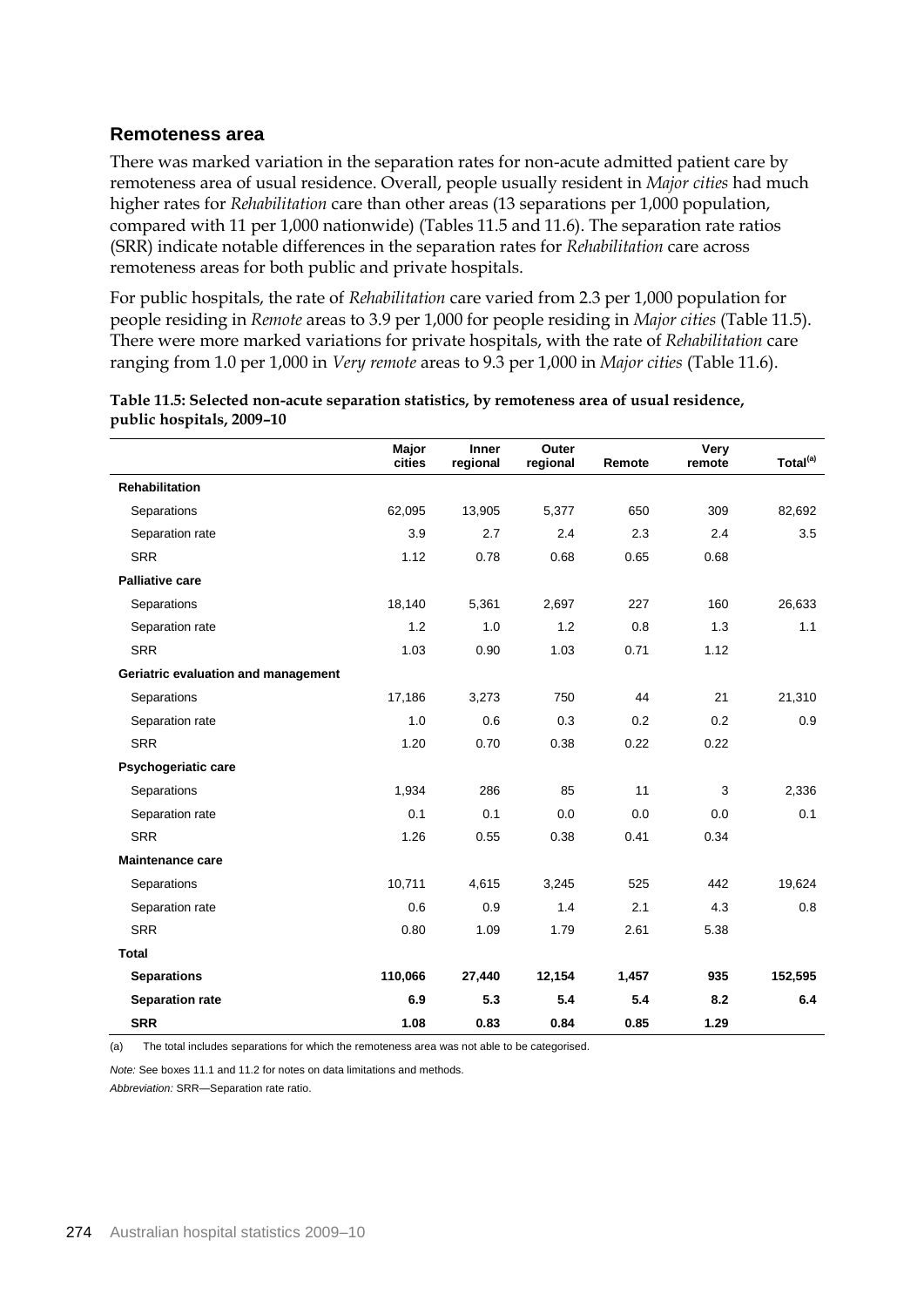|                        | Major   | <b>Inner</b> | Outer    |        | Very    |                      |
|------------------------|---------|--------------|----------|--------|---------|----------------------|
|                        | cities  | regional     | regional | Remote | remote  | Total <sup>(a)</sup> |
| <b>Rehabilitation</b>  |         |              |          |        |         |                      |
| Separations            | 145,534 | 19,475       | 3,408    | 360    | 56      | 168,972              |
| Separation rate        | 9.3     | 3.8          | 1.6      | 1.8    | 1.0     | 7.2                  |
| <b>SRR</b>             | 1.29    | 0.52         | 0.22     | 0.25   | 0.14    |                      |
| <b>Palliative care</b> |         |              |          |        |         |                      |
| Separations            | 3,248   | 1,362        | 377      | 20     | 4       | 5,016                |
| Separation rate        | 0.2     | 0.3          | 0.2      | 0.1    | 0.0     | 0.2                  |
| <b>SRR</b>             | 0.97    | 1.21         | 0.80     | 0.42   | 0.19    |                      |
| Other non-acute care   |         |              |          |        |         |                      |
| Separations            | 9,272   | 1,010        | 175      | 12     | 1       | 10,473               |
| Separation rate        | 0.6     | 0.2          | 0.1      | 0.1    | $0.0\,$ | 0.4                  |
| <b>SRR</b>             | 1.34    | 0.47         | 0.19     | 0.12   | 0.02    |                      |
| <b>Total</b>           |         |              |          |        |         |                      |
| <b>Separations</b>     | 158,054 | 21,847       | 3,960    | 392    | 61      | 184,461              |
| <b>Separation rate</b> | 10.1    | 4.2          | 1.8      | 1.9    | 1.1     | 7.8                  |
| <b>SRR</b>             | 1.28    | 0.54         | 0.23     | 0.24   | 0.14    |                      |

**Table 11.6: Selected non-acute separation statistics, by remoteness area of usual residence, private hospitals, 2009–10**

(a) The total includes separations for which the remoteness area was not able to be categorised.

*Note:* See boxes 11.1 and 11.2 for notes on data limitations and methods.

*Abbreviation:* SRR—separation rate ratio.

#### **Socioeconomic status**

Socioeconomic status (SES) groups in this report are based on the Index of Relative Socio-Economic Disadvantage (from SEIFA 2006) for the area of usual residence (SLA) of the patient. See *Appendix 1* for details.

Each socioeconomic status group accounted for between 16.5% and 28.8% of total non-acute separations. The separation rates varied from 20.8 per 1,000 population for patients living in areas classified as being the highest SES group to 11.0 per 1,000 for the second lowest SES group (Table 11.7). The separation rate ratios (SRR) indicate notable differences in the separation rates across socioeconomic status groups for some categories.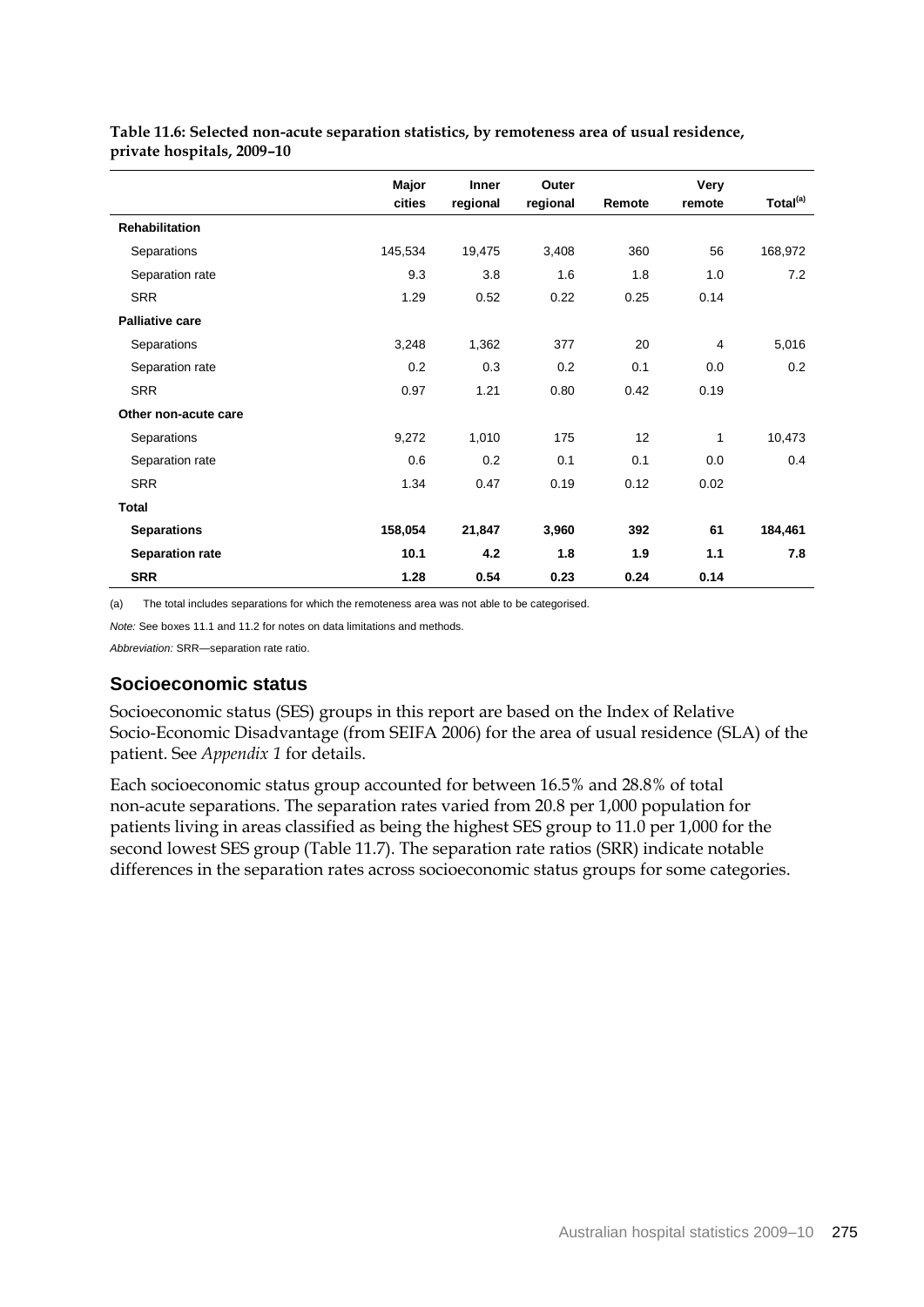|                                     | Socioeconomic status group |              |        |        |                |                      |
|-------------------------------------|----------------------------|--------------|--------|--------|----------------|----------------------|
|                                     | $1 -$                      |              |        |        | $5 -$          | Total <sup>(a)</sup> |
| <b>Rehabilitation</b>               | Lowest                     | $\mathbf{2}$ | 3      | 4      | <b>Highest</b> |                      |
|                                     |                            |              |        |        |                |                      |
| Separations                         | 37,774                     | 40,691       | 47,284 | 46,267 | 79,146         | 251,664              |
| Separation rate                     | 7.7                        | 8.0          | 10.3   | 10.7   | 17.0           | 10.6                 |
| <b>SRR</b>                          | 0.73                       | 0.75         | 0.97   | 1.01   | 1.60           |                      |
| <b>Palliative care</b>              |                            |              |        |        |                |                      |
| Separations                         | 7,674                      | 5,903        | 6,595  | 5,573  | 5,849          | 31,649               |
| Separation rate                     | 1.5                        | 1.1          | 1.4    | 1.3    | 1.2            | 1.3                  |
| <b>SRR</b>                          | 1.16                       | 0.86         | 1.08   | 0.97   | 0.93           |                      |
| Geriatric evaluation and management |                            |              |        |        |                |                      |
| Separations                         | 3,814                      | 4,106        | 4,772  | 4,284  | 4,386          | 21,398               |
| Separation rate                     | 0.7                        | 0.8          | 1.0    | 1.0    | 0.9            | 0.9                  |
| <b>SRR</b>                          | 0.85                       | 0.88         | 1.16   | 1.12   | 1.02           |                      |
| Psychogeriatric care                |                            |              |        |        |                |                      |
| Separations                         | 792                        | 993          | 1,562  | 2,532  | 4,542          | 10,438               |
| Separation rate                     | 0.2                        | 0.2          | 0.3    | 0.6    | 1.0            | 0.4                  |
| <b>SRR</b>                          | 0.36                       | 0.43         | 0.77   | 1.38   | 2.29           |                      |
| <b>Maintenance care</b>             |                            |              |        |        |                |                      |
| Separations                         | 5,469                      | 5,155        | 4,140  | 3,795  | 3,255          | 21,907               |
| Separation rate                     | 1.1                        | 1.0          | 0.9    | 0.9    | 0.7            | 0.9                  |
| <b>SRR</b>                          | 1.21                       | 1.09         | 0.98   | 0.95   | 0.73           |                      |
| <b>Total</b>                        |                            |              |        |        |                |                      |
| <b>Separations</b>                  | 55,523                     | 56,848       | 64,353 | 62,451 | 97,178         | 337,056              |
| <b>Separation rate</b>              | 11.2                       | 11.0         | 14.0   | 14.4   | 20.8           | 14.2                 |
| <b>SRR</b>                          | 0.79                       | 0.78         | 0.99   | 1.02   | 1.47           |                      |

**Table 11.7: Selected non-acute separation statistics, by socioeconomic status, all hospitals, 2009–10**

(a) The total includes separations for which the socioeconomic status group was not able to be categorised.

*Note:* See boxes 11.1 and 11.2 for notes on data limitations and methods.

*Abbreviation:* SRR—separation rate ratio.

## **How did people access these services?**

The **mode of admission** records the mechanism by which an admitted patient begins an episode of care.

Over half of all non-acute separations had a mode of admission of *Other*, the term used to refer to all planned and unplanned admissions except transfers from other hospitals and statistical admissions (Table 11.8). *Statistical admission: care type change* was the most common admission mode for non-acute separations in public hospitals. This indicates that the clinical intent of the patient's care had changed (for example, from *Acute* care to *Rehabilitation* care), within the one hospital. Public hospitals also recorded higher proportions of *Admitted patient transferred from another hospital* than private hospitals.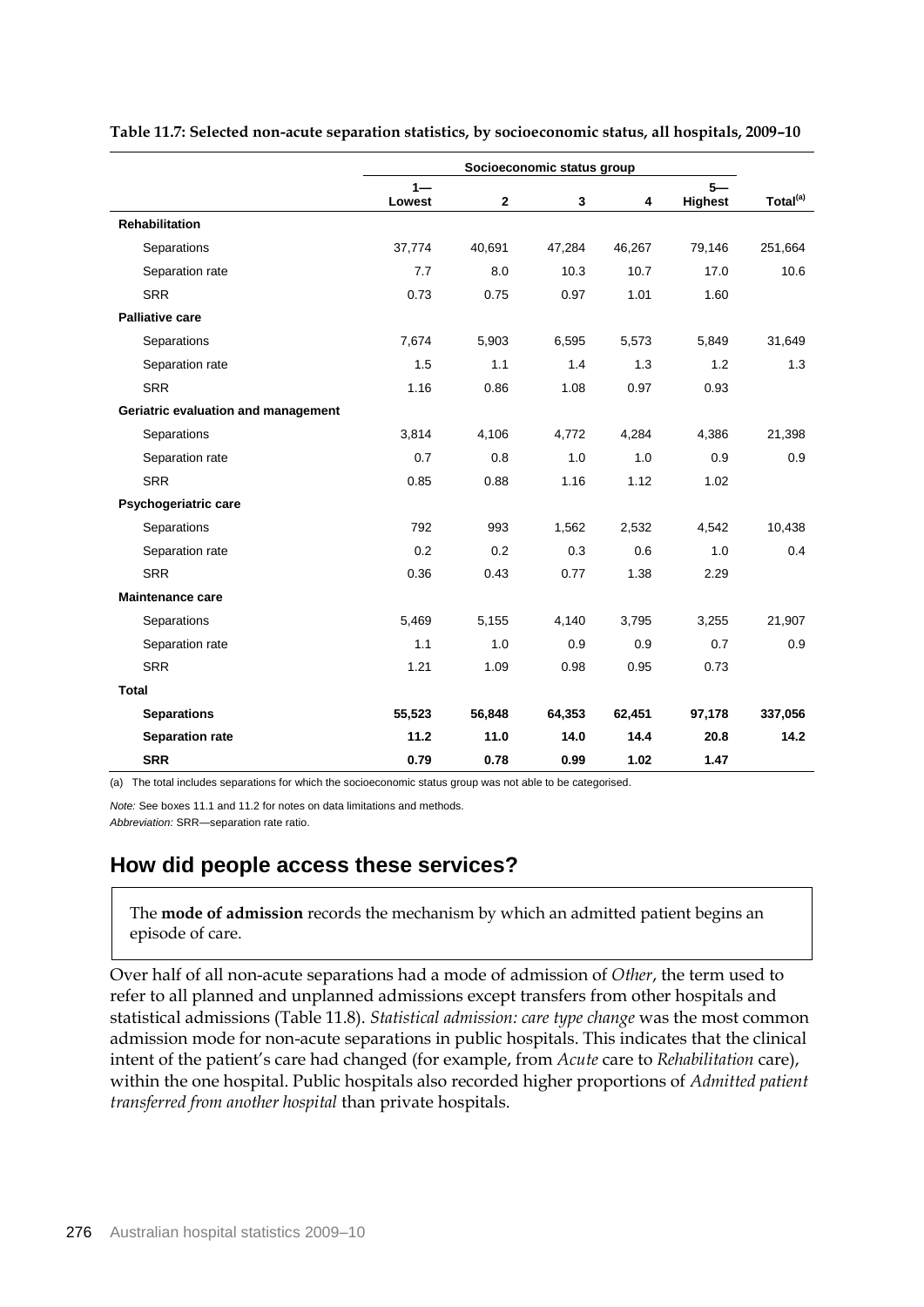|                                                    | <b>Public</b><br>hospitals | <b>Private</b><br>hospitals | Total   |
|----------------------------------------------------|----------------------------|-----------------------------|---------|
| Admitted patient transferred from another hospital | 46.675                     | 39,333                      | 86,008  |
| Statistical admission: care type change            | 62.474                     | 12.227                      | 74,701  |
| Other                                              | 43,313                     | 132.890                     | 176,203 |
| Not reported                                       | 133                        | 11                          | 144     |
| Total                                              | 152,595                    | 184.461                     | 337,056 |

**Table 11.8: Non-acute separations, by mode of admission, public and private hospitals, 2009–10**

*Note:* See boxes 11.1 and 11.2 for notes on data limitations and methods.

## **Why did people receive the care?**

The reason that a patient received admitted patient care can be described in terms of the principal diagnosis. The **principal diagnosis** is the diagnosis established after study to be chiefly responsible for occasioning the episode of admitted patient care.

#### **Principal diagnosis**

Overall, four out of five non-acute separations had a principal diagnosis from the ICD-10-AM chapter *Factors influencing health status and contact with health services*. A principal diagnosis within this chapter was reported for 93% of non-acute separations in private hospitals and 68% in public hospitals (Table 11.9).

*Care involving use of rehabilitation procedures* accounted for 73% of principal diagnoses reported for non-acute separations (at the 3-character level). This diagnosis is required to be reported as the principal diagnosis for *Rehabilitation care* and lies within the chapter *Factors influencing health status and contact with health services*.

The second most common principal diagnosis chapter reported for non-acute separations was *Neoplasms*, which includes both benign and malignant tumours, and was particularly associated with separations for *Palliative* care (see below).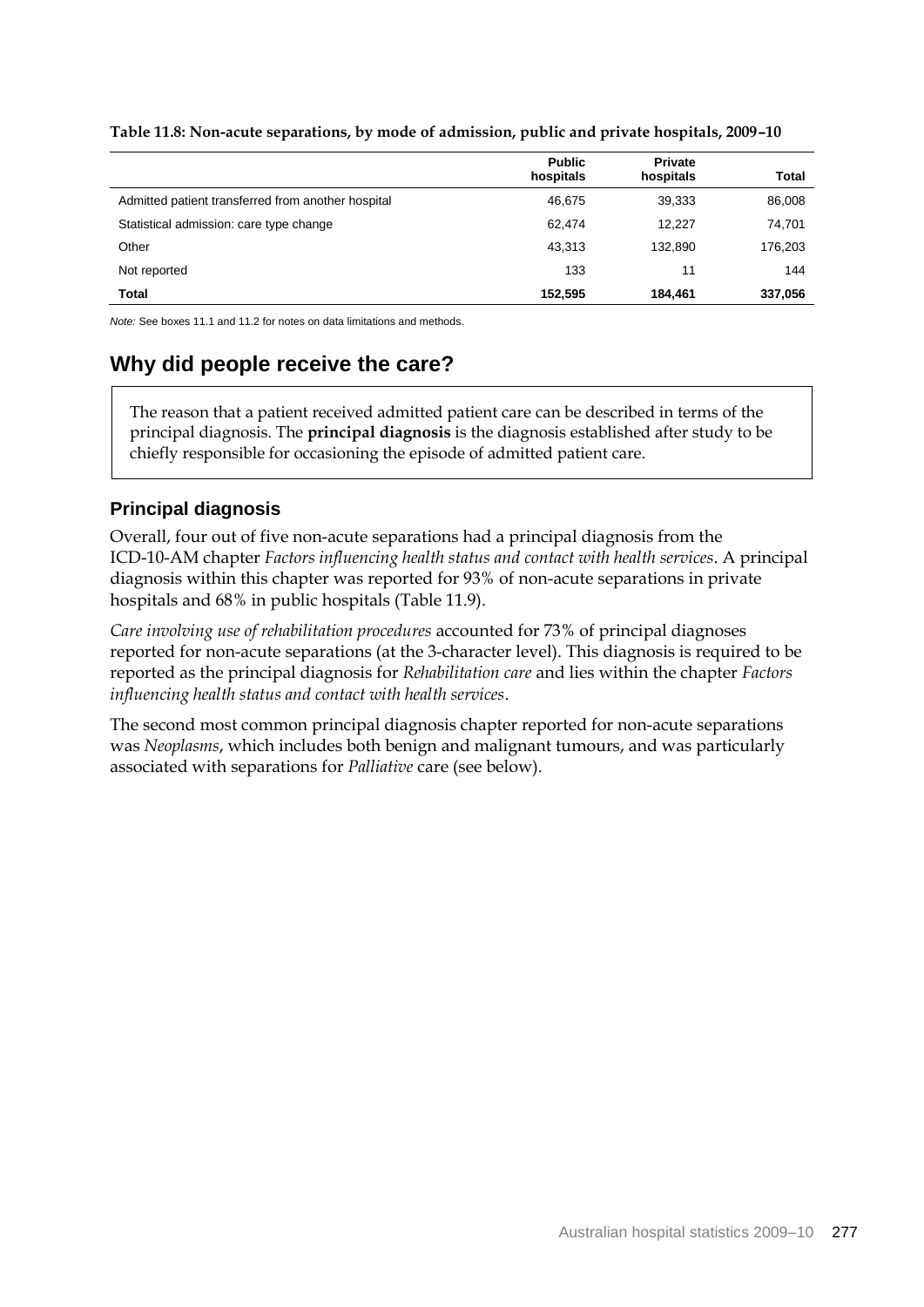|         | Principal diagnosis chapter                                                                            | <b>Public</b><br>hospitals | <b>Private</b><br>hospitals | Total   |
|---------|--------------------------------------------------------------------------------------------------------|----------------------------|-----------------------------|---------|
| A00-B99 | Certain infectious and parasitic diseases                                                              | 873                        | 40                          | 913     |
| C00-D48 | Neoplasms                                                                                              | 19,716                     | 3,906                       | 23,622  |
| D50-D89 | Diseases of the blood and blood-forming organs and<br>certain disorders involving the immune mechanism | 246                        | 17                          | 263     |
| E00-E90 | Endocrine, nutritional and metabolic diseases                                                          | 984                        | 112                         | 1,096   |
| F00-F99 | Mental and behavioural disorders                                                                       | 4,517                      | 6,449                       | 10,966  |
| G00-G99 | Diseases of the nervous system                                                                         | 2,329                      | 1,291                       | 3,620   |
| H00-H59 | Diseases of the eye and adnexa                                                                         | 21                         | 4                           | 25      |
| H60-H95 | Diseases of the ear and mastoid process                                                                | 43                         | 1                           | 44      |
| 100-199 | Diseases of the circulatory system                                                                     | 4,526                      | 527                         | 5,053   |
| J00-J99 | Diseases of the respiratory system                                                                     | 3,098                      | 434                         | 3,532   |
| K00-K93 | Diseases of the digestive system                                                                       | 1,650                      | 194                         | 1,844   |
| L00-L99 | Diseases of the skin and subcutaneous tissue                                                           | 491                        | 35                          | 526     |
| M00-M99 | Diseases of the musculoskeletal system and connective<br>tissue                                        | 1,643                      | 138                         | 1,781   |
| N00-N99 | Diseases of the genitourinary system                                                                   | 1,304                      | 114                         | 1,418   |
| O00-O99 | Pregnancy, childbirth and the puerperium                                                               | 73                         | 2                           | 75      |
| P00-P96 | Certain conditions originating in the perinatal period                                                 | 86                         | 0                           | 86      |
| Q00-Q99 | Congenital malformations, deformations and<br>chromosomal abnormalities                                | 17                         | 0                           | 17      |
| R00-R99 | Symptoms, signs and abnormal clinical and laboratory<br>findings, not elsewhere classified             | 2,300                      | 252                         | 2,552   |
| S00-T98 | Injury, poisoning and certain other consequences of<br>external causes                                 | 4,269                      | 189                         | 4,458   |
| Z00-Z99 | Factors influencing health status and contact with health<br>services                                  | 104,344                    | 170,699                     | 275,043 |
|         | Not reported                                                                                           | 65                         | 57                          | 122     |
|         | <b>Total non-acute separations</b>                                                                     | 152.595                    | 184.461                     | 337,056 |

**Table 11.9: Non-acute separations, by principal diagnosis in ICD-10-AM chapters, public and private hospitals, 2009–10**

*Note:* See boxes 11.1 and 11.2 for notes on data limitations and methods.

For *Palliative* care, 9 of the top 10 principal diagnoses were for malignant neoplasms, and these accounted for 46% of principal diagnoses for *Palliative* care separations (Table 11.10). The top 5 neoplasm-related principal diagnoses are presented, as are the top 5 non-neoplasm related principal diagnoses for *Palliative* care.

For *Geriatric evaluation and management*, the top 10 principal diagnoses made up 39% of all separations within this care type. They included *Care involving use of rehabilitation procedures,*  acute conditions (such as pneumonia and fractures of the hip and spine) and chronic conditions (such as heart failure and chronic obstructive pulmonary disease) (Table 11.11).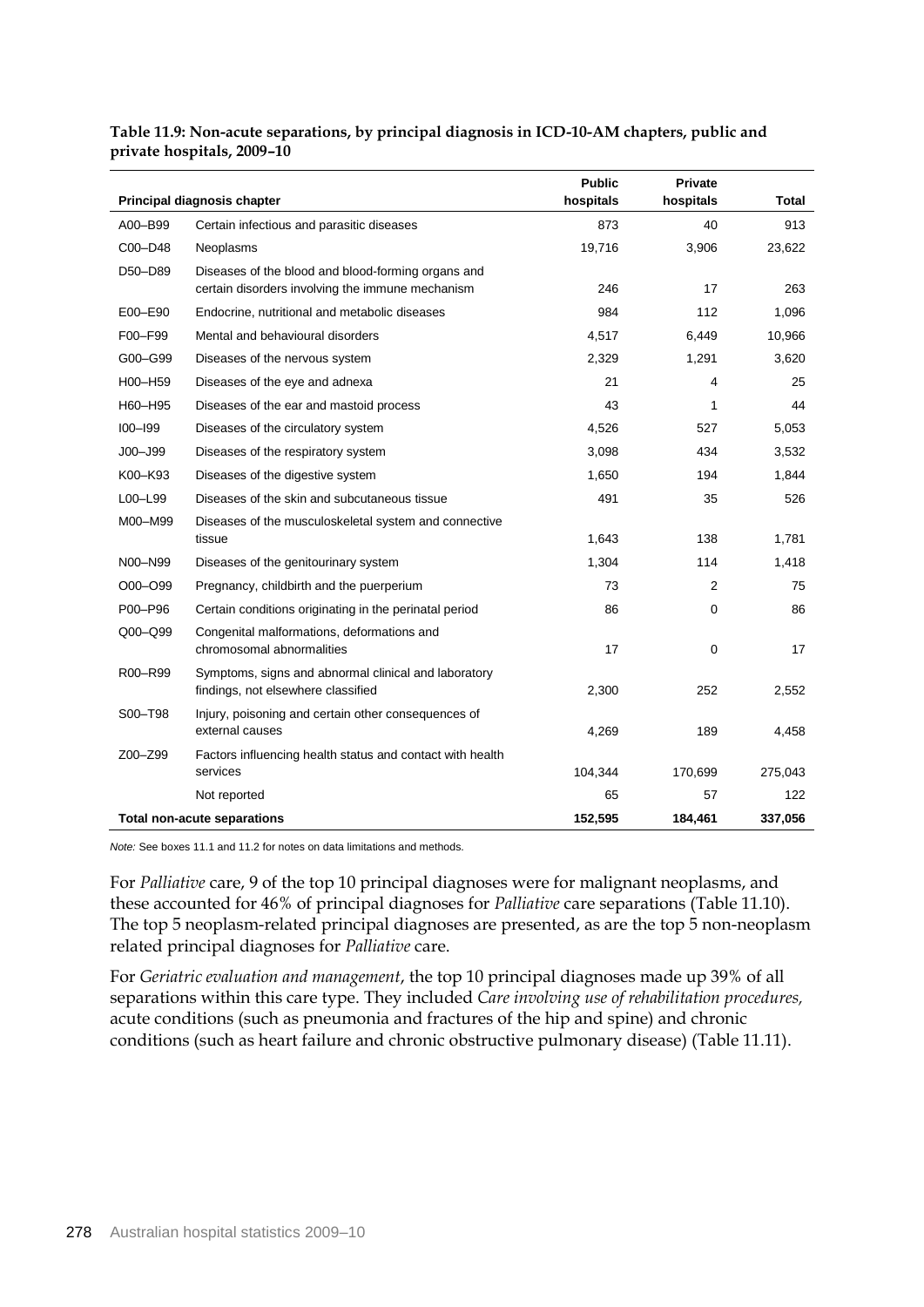|                 |                                                                  | <b>Public</b> | <b>Private</b> |        |
|-----------------|------------------------------------------------------------------|---------------|----------------|--------|
|                 | <b>Principal diagnosis</b>                                       | hospitals     | hospitals      | Total  |
|                 | Neoplasm-related                                                 |               |                |        |
| C34             | Malignant neoplasm of bronchus and lung                          | 3,449         | 590            | 4,039  |
| C79             | Secondary malignant neoplasm of other sites                      | 2,083         | 540            | 2,623  |
| C78             | Secondary malignant neoplasm of respiratory and digestive organs | 1,492         | 473            | 1,965  |
| C61             | Malignant neoplasm of prostate                                   | 1,038         | 221            | 1,259  |
| C <sub>25</sub> | Malignant neoplasm of pancreas                                   | 985           | 198            | 1,183  |
| Other           |                                                                  |               |                |        |
| 150             | Heart failure                                                    | 540           | 90             | 630    |
| J44             | Other chronic obstructive pulmonary disease                      | 460           | 72             | 532    |
| J18             | Pneumonia, organism unspecified                                  | 376           | 38             | 414    |
| G12             | Spinal muscular atrophy and related syndromes                    | 257           | 102            | 359    |
| 163             | Cerebral infarction                                              | 302           | 23             | 325    |
|                 | Other (includes neoplasm-related not listed above)               | 15,651        | 2,669          | 18,320 |
|                 | <b>Total Palliative care separations</b>                         | 26,633        | 5,016          | 31,649 |

**Table 11.10: Separations for the top 5 neoplasm related and other principal diagnoses in 3-character ICD-10-AM groupings for** *Palliative* **care separations, public and private hospitals, 2009–10** 

*Note:* See boxes 11.1 and 11.2 for notes on data limitations and methods.

#### **Table 11.11: Separations for the top 10 principal diagnoses in 3-character ICD-10-AM groupings for**  *Geriatric evaluation and management* **separations, public and private hospitals, 2009–10**

|                 | <b>Principal diagnosis</b>                                         | <b>Public</b><br>hospitals | <b>Private</b><br>hospitals | Total  |
|-----------------|--------------------------------------------------------------------|----------------------------|-----------------------------|--------|
| Z50             | Care involving use of rehabilitation procedures                    | 2,916                      | $\mathbf 0$                 | 2,916  |
| S72             | Fracture of femur                                                  | 1,039                      | 0                           | 1,039  |
| 150             | Heart failure                                                      | 641                        | 4                           | 645    |
| F <sub>05</sub> | Delirium, not induced by alcohol and other psychoactive substances | 615                        | 0                           | 615    |
| Z75             | Problems related to medical facilities and other health care       | 561                        | 0                           | 561    |
| J18             | Pneumonia, organism unspecified                                    | 557                        | 1                           | 558    |
| S32             | Fracture of lumbar spine and pelvis                                | 515                        | 0                           | 515    |
| J44             | Other chronic obstructive pulmonary disease                        | 507                        | 0                           | 507    |
| N39             | Other disorders of urinary system                                  | 503                        | 1                           | 504    |
| R <sub>29</sub> | Other symptoms and signs involving the nervous and musculoskeletal |                            |                             |        |
|                 | systems                                                            | 458                        | $\mathbf 0$                 | 458    |
|                 | Other                                                              | 12,998                     | 82                          | 13,080 |
|                 | <b>Total Geriatric evaluation and management separations</b>       | 21,310                     | 88                          | 21,398 |

*Note:* See boxes 11.1 and 11.2 for notes on data limitations and methods.

For *Psychogeriatric* care, the top 10 principal diagnoses made up 80% of all separations within this care type. They included depressive disorders, Alzheimer's disease and dementia (Table 11.12).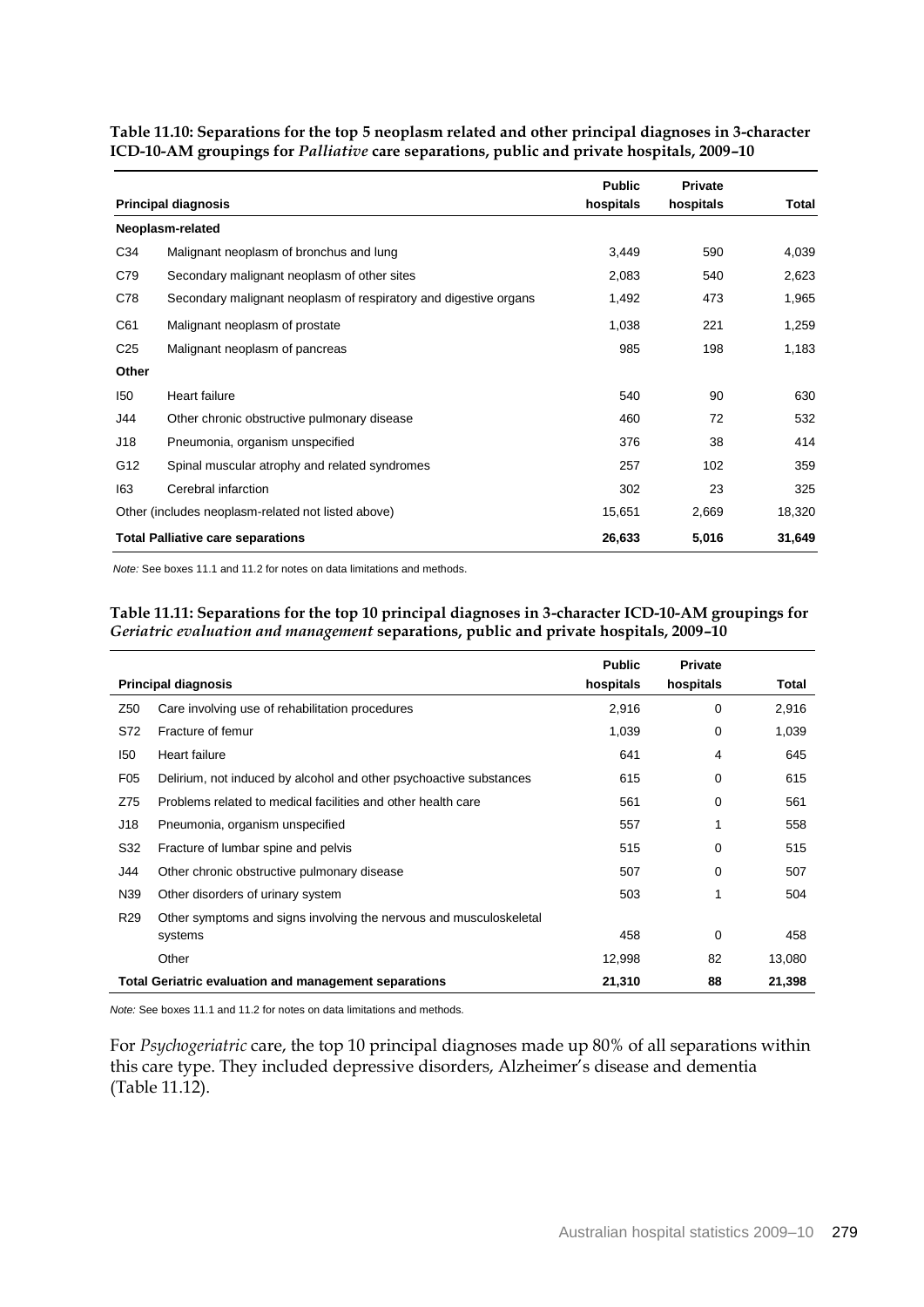|                 |                                                        | <b>Public</b> | <b>Private</b> |        |
|-----------------|--------------------------------------------------------|---------------|----------------|--------|
|                 | <b>Principal diagnosis</b>                             | hospitals     | hospitals      | Total  |
| F33             | Recurrent depressive disorder                          | 147           | 1,916          | 2,063  |
| F32             | Depressive episode                                     | 466           | 1,438          | 1,904  |
| G30             | Alzheimer's disease                                    | 291           | 1,095          | 1,386  |
| F <sub>10</sub> | Mental and behavioural disorders due to use of alcohol | 31            | 661            | 692    |
| F31             | Bipolar affective disorder                             | 202           | 453            | 655    |
| F41             | Other anxiety disorders                                | 40            | 568            | 608    |
| F <sub>20</sub> | Schizophrenia                                          | 211           | 128            | 339    |
| F43             | Reaction to severe stress, and adjustment disorders    | 53            | 195            | 248    |
| F <sub>25</sub> | Schizoaffective disorders                              | 85            | 129            | 214    |
| F <sub>03</sub> | Unspecified dementia                                   | 186           | 20             | 206    |
|                 | Other                                                  | 624           | 1,499          | 2,123  |
|                 | <b>Total Psychogeriatric care separations</b>          | 2,336         | 8,102          | 10,438 |

**Table 11.12: Separations for the top 10 principal diagnoses in 3-character ICD-10-AM groupings for**  *Psychogeriatric* **care separations, public and private hospitals, 2009–10**

*Note:* See boxes 11.1 and 11.2 for notes on data limitations and methods.

For *Maintenance* care, the top 10 principal diagnoses made up over 92% of all separations within this care type, with *Problems related to medical facilities and other health care* being the most common principal diagnosis (Table 11.13).

**Table 11.13: Separations for the top 10 principal diagnoses in 3-character ICD-10-AM groupings for**  *Maintenance* **care separations, public and private hospitals, 2009–10**

|                 | <b>Principal diagnosis</b>                                   | <b>Public</b><br>hospitals | <b>Private</b><br>hospitals | Total  |
|-----------------|--------------------------------------------------------------|----------------------------|-----------------------------|--------|
| Z75             | Problems related to medical facilities and other health care | 15,097                     | 1,036                       | 16,133 |
| Z54             | Convalescence                                                | 1,079                      | 581                         | 1,660  |
| Z74             | Problems related to care-provider dependency                 | 1,326                      | 17                          | 1,343  |
| F33             | Recurrent depressive disorder                                | 4                          | 399                         | 403    |
| F <sub>20</sub> | Schizophrenia                                                | 189                        | 0                           | 189    |
| Z51             | Other medical care                                           | 81                         | 6                           | 87     |
| 150             | Heart failure                                                | 65                         | 2                           | 67     |
| F <sub>03</sub> | Unspecified dementia                                         | 65                         | $\mathbf 0$                 | 65     |
| Z48             | Other surgical follow-up care                                | 52                         | 3                           | 55     |
| J44             | Other chronic obstructive pulmonary disease                  | 47                         | 4                           | 51     |
|                 | Other                                                        | 1,619                      | 235                         | 1,854  |
|                 | <b>Total Maintenance care separations</b>                    | 19,624                     | 2,283                       | 21,907 |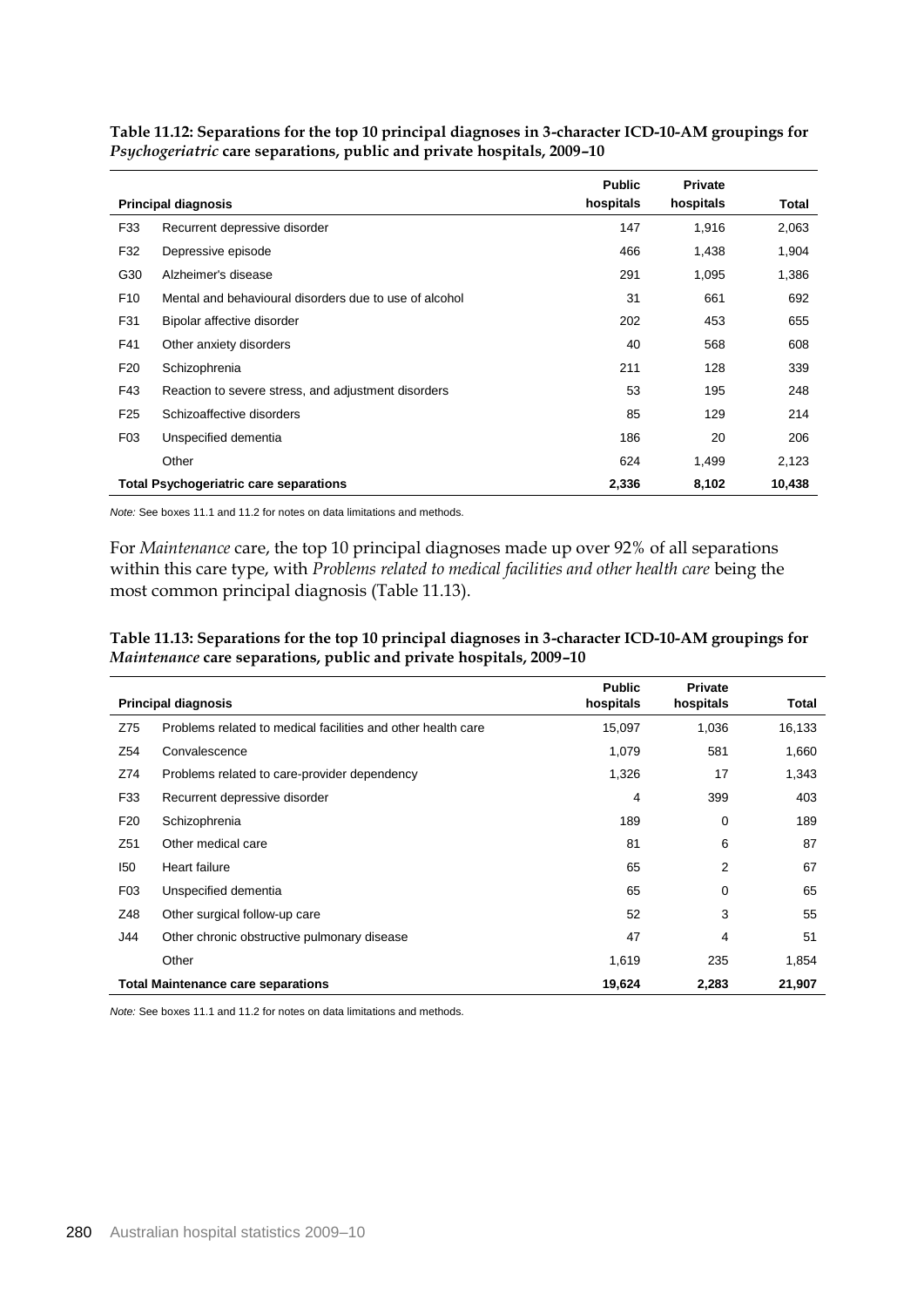### **Additional diagnoses**

For *Rehabilitation* care, the principal diagnosis is required to be reported as *Care involving use of rehabilitation procedures*, and the first additional diagnosis is usually the reason for that care.

The 10 most common first additional diagnoses reported for *Rehabilitation* care separations included musculoskeletal conditions and injuries (Table 11.14). Over half of rehabilitation separations in private hospitals and about one quarter of rehabilitation separations in public hospitals reported these 10 first additional diagnoses. These figures may indicate that public hospitals provided rehabilitation care for a greater variety of conditions than private hospitals.

|     |                                                 | <b>Public</b> | <b>Private</b> |         |
|-----|-------------------------------------------------|---------------|----------------|---------|
|     | <b>First additional diagnosis</b>               | hospitals     | hospitals      | Total   |
| M17 | Gonarthrosis [arthrosis of knee]                | 2,467         | 34,340         | 36,807  |
| M16 | Coxarthrosis [arthrosis of hip]                 | 1,560         | 15,942         | 17,502  |
| S72 | Fracture of femur                               | 7,121         | 7,875          | 14,996  |
| 163 | Cerebral infarction                             | 5,701         | 4,399          | 10,100  |
| Z96 | Presence of other functional implants           | 763           | 5,428          | 6,191   |
| M54 | Dorsalgia                                       | 637           | 5,184          | 5,821   |
| M25 | Other joint disorders, not elsewhere classified | 378           | 5,398          | 5,776   |
| S32 | Fracture of lumbar spine and pelvis             | 2,088         | 3,444          | 5,532   |
| M48 | Other spondylopathies                           | 456           | 4,372          | 4,828   |
| S82 | Fracture of lower leg, including ankle          | 1,658         | 2,484          | 4,142   |
|     | Other                                           | 59,863        | 80,106         | 139,969 |
|     | <b>Total Rehabilitation separations</b>         | 82,692        | 168,972        | 251,664 |

#### **Table 11.14: Separations for the top 10 first additional diagnoses in 3-character ICD-10-AM groupings for** *Rehabilitation* **care separations, public and private hospitals, 2009–10**

*Note:* See boxes 11.1 and 11.2 for notes on data limitations and methods.

## **How urgent was the care?**

Admissions to hospital can be categorised as *Emergency* (required within 24 hours) or *Elective* (required at some stage beyond 24 hours). Emergency/elective status is not assigned for some admissions (for example, obstetric care and planned care, such as dialysis).

In 2009–10, 66% of non-acute admitted patients were reported as *Elective* admissions (treatment could be delayed by at least 24 hours). The proportion of *Elective* admissions varied between public and private hospitals, accounting for 88% of non-acute separations in private hospitals and 25% in public hospitals. Just fewer than 30% of non-acute separations had a *Not assigned* urgency of admission (Table 11.15).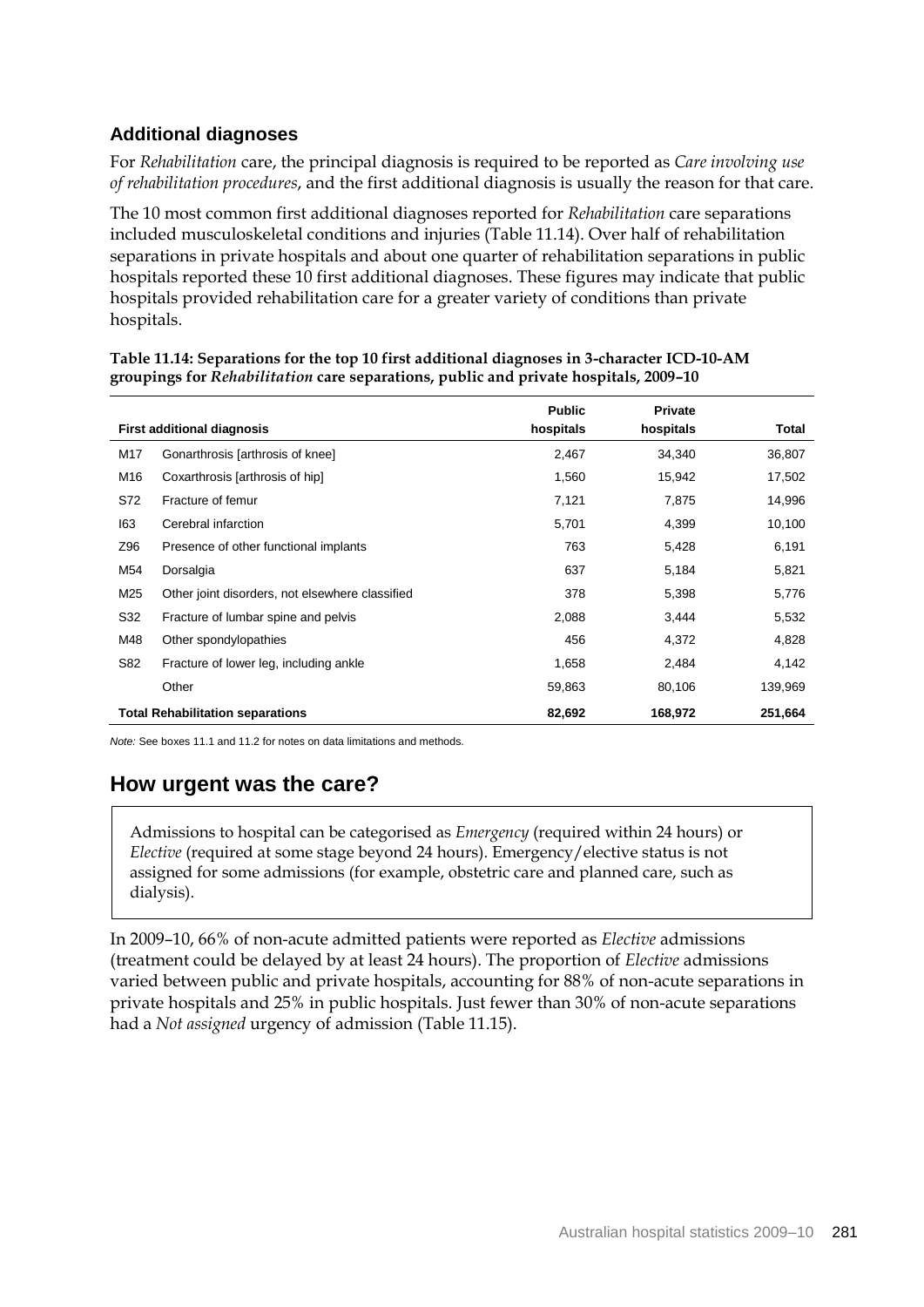|                          |                       |                   | Geriatric<br>evaluation and |                 |                    |         |
|--------------------------|-----------------------|-------------------|-----------------------------|-----------------|--------------------|---------|
|                          | <b>Rehabilitation</b> | <b>Palliative</b> | management                  | Psychogeriatric | <b>Maintenance</b> | Total   |
| <b>Public hospitals</b>  |                       |                   |                             |                 |                    |         |
| Emergency                | 4,189                 | 5,662             | 1,427                       | 656             | 836                | 12,770  |
| Elective                 | 34.814                | 9,935             | 9,155                       | 561             | 1,823              | 56,288  |
| Not assigned             | 43,629                | 10,797            | 10,725                      | 1,119           | 16,933             | 83,203  |
| Total                    | 82,692                | 26,633            | 21,310                      | 2,336           | 19,624             | 152,595 |
| <b>Private hospitals</b> |                       |                   |                             |                 |                    |         |
| Emergency                | 343                   | 695               | 8                           | 630             | 18                 | 1,694   |
| Elective                 | 153,659               | 3,432             | 80                          | 7,449           | 1.559              | 166,179 |
| Not assigned             | 14,970                | 889               | 0                           | 23              | 706                | 16,588  |
| Total                    | 168,972               | 5.016             | 88                          | 8,102           | 2,283              | 184,461 |
| Total                    | 251,664               | 31,649            | 21,398                      | 10,438          | 21,907             | 337,056 |

**Table 11.15: Non-acute separations, by urgency of admission and care type, public and private hospitals, 2009–10**

(a) The total includes separations for which the urgency of admission was *Not reported*.

*Note:* See boxes 11.1 and 11.2 for notes on data limitations and methods.

## **What care was provided?**

The care that a patient received can be described in a variety of ways. This section presents information on sub- and non-acute separations describing care by:

- care type— describes the overall nature of a clinical service provided to an admitted patient during an episode of care.
- the type of surgical or other procedure undertaken.

#### **Medical, surgical or other care**

*Acute* care activity can be classified as *Medical, Surgical* and *Other* care, based on the *Medical, Surgical* and *Other* partitions of the AR-DRG classifications (see Box 7.1).

As the AR-DRG classification relates to *Acute* care, the *Medical/Surgical/Other* categories have not been applied to non-acute care.

#### **Care type**

For public and private sectors combined, about 75% of non-acute separations were for *Rehabilitation* care (see Table 11.1); therefore, most of the data in this chapter relates to *Rehabilitation* care.

Although almost 32,000 separations were recorded with a care type of *Palliative* care, there were over 54,000 separations identified as providing some form of palliative care regardless of the care type specified (Table 11.16). These separations are identified by either the assignment of the ICD-10-AM code Z51.5 *Palliative care* as an additional diagnosis, or by the assignment of the *Palliative* care type. The exact nature of the care provided for the separations that were not assigned the palliative care type, but were assigned an additional diagnosis code of Z51.5, is unknown.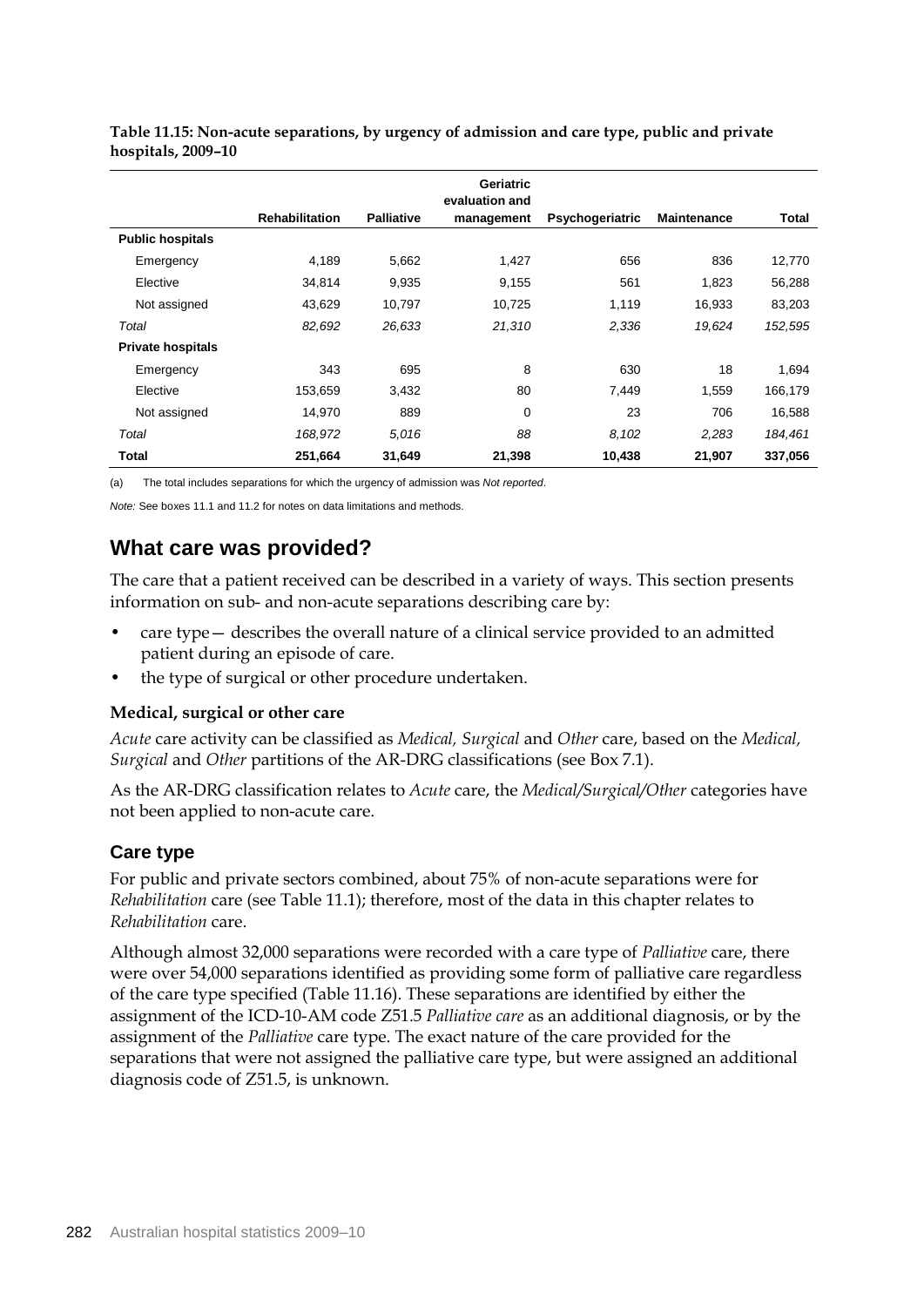|                              | <b>NSW</b> | Vic    | Qld   | WA    | <b>SA</b> | Tas   | ACT | NΤ  | Total  |
|------------------------------|------------|--------|-------|-------|-----------|-------|-----|-----|--------|
| <b>Number of separations</b> |            |        |       |       |           |       |     |     |        |
| Care type                    | 10.698     | 6.802  | 7.649 | 3.209 | 1.847     | 399   | 651 | 321 | 31,576 |
| Diagnosis                    | 19.956     | 16.640 | 7.649 | 3.210 | 3.952     | 1.493 | 745 | 674 | 54,319 |
| Care type and/or diagnosis   | 20.769     | 16.724 | 7.649 | 3.210 | 4.534     | 1.563 | 764 | 702 | 55,915 |

**Table 11.16:** *Palliative* **care separations as identified by care type and/or additional diagnosis of Z51.5, all hospitals, states and territories, 2009–10**

*Note:* See boxes 11.1 and 11.2 for notes on data limitations and methods.

#### **Procedures and other interventions**

A **procedure** is defined as a clinical intervention that is surgical in nature, carries a procedural risk, carries an anaesthetic risk, requires specialised training, and/or requires special facilities or equipment available only in an acute care setting (HDSC 2008).

Procedures classified to the ACHI procedure chapter *Non-invasive, cognitive and other interventions, not elsewhere classified* accounted for 99.5% of non-acute separations for which a procedure was reported (Table 11.17). This chapter includes anaesthesia, allied health interventions (which includes physiotherapy and other rehabilitation-related procedures), dialysis and chemotherapy.

In public hospitals, about 19% of non-acute separations did not report a procedure, while in private hospitals about 8% did not report a procedure.

The 10 most frequently reported procedures for each of the non-acute care types are presented in tables 11.18 to 11.22.

In 2009–10, allied health interventions (which lie within the chapter *Non-invasive, cognitive and other interventions, not elsewhere classified*) were the most frequently reported procedures for *Rehabilitation* care separations (Table 11.18)*.* Allied health interventions reported included physiotherapy, occupational therapy, social work and other rehabilitation procedures or interventions.

For *Palliative* care, 9 of the top 10 reported procedures were allied health interventions and included physiotherapy and pastoral care (Table 11.19). About 16% of *Palliative* care separations had no procedures reported.

For *Geriatric evaluation and management*, 9 of the top 10 reported procedures were allied health interventions and included physiotherapy, occupational therapy and social work (Table 11.20).

For *Psychogeriatric* care, about 43% had no procedures reported. The top 10 reported procedures included social work, occupational therapy, general anaesthesia and electroconvulsive therapy (Table 11.21).

For *Maintenance* care, about 22% had no procedures reported. The top 10 reported procedures included physiotherapy, social work, occupational therapy and ageing assessment (Table 11.22).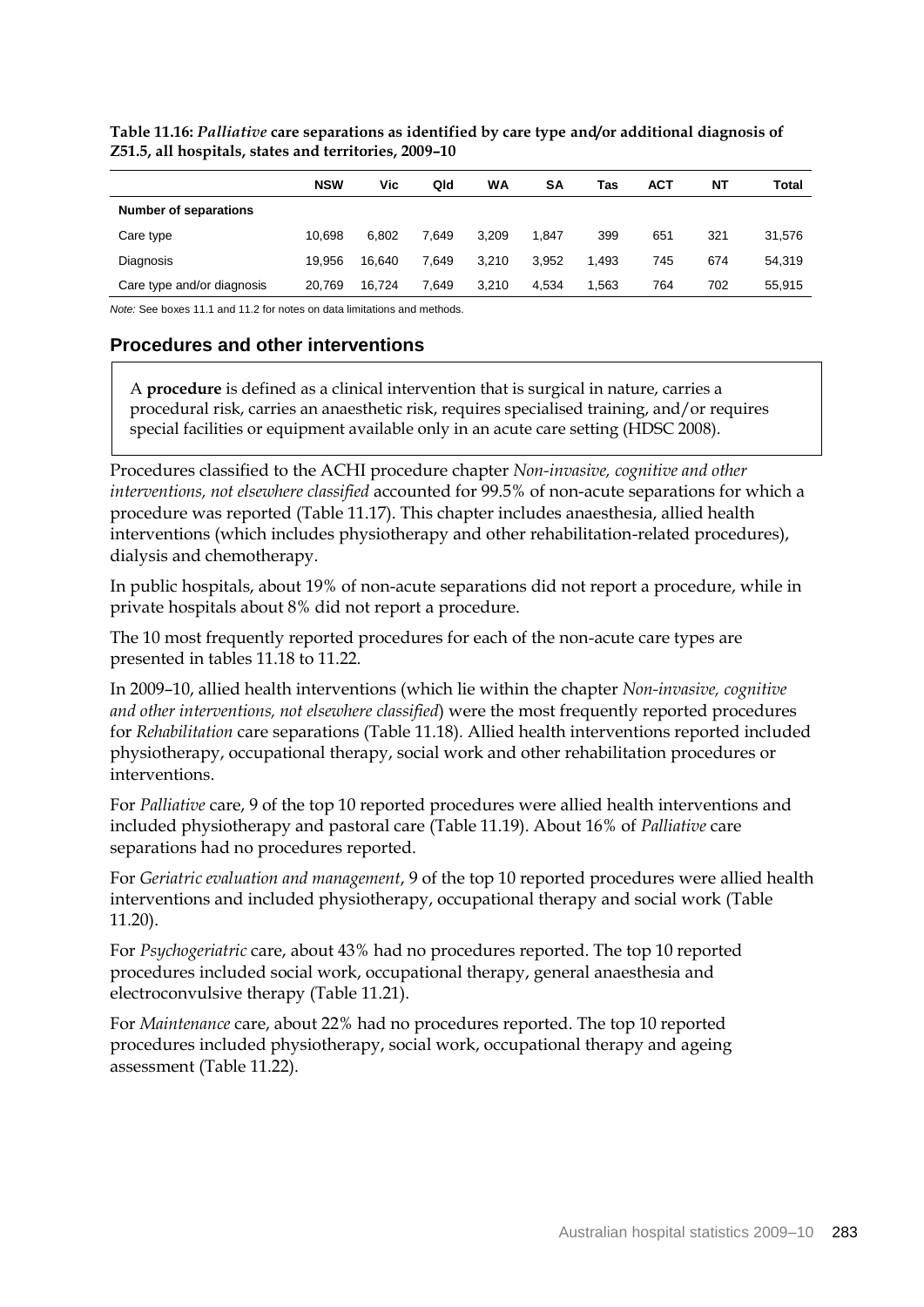| Procedure chapter |                                                         | <b>Public</b><br>hospitals | Private<br>hospitals | <b>Total</b> |
|-------------------|---------------------------------------------------------|----------------------------|----------------------|--------------|
| $1 - 86$          | Procedures on nervous system                            | 316                        | 229                  | 545          |
| 110-129           | Procedures on endocrine system                          | 13                         | 2                    | 15           |
| 160-256           | Procedures on eye and adnexa                            | 44                         | 12                   | 56           |
| 300-333           | Procedures on ear and mastoid process                   | 106                        | 15                   | 121          |
| 370-422           | Procedures on nose, mouth and pharynx                   | 62                         | 12                   | 74           |
| 450-490           | Dental services                                         | 174                        | 13                   | 187          |
| 520-569           | Procedures on respiratory system                        | 690                        | 141                  | 831          |
| 600-767           | Procedures on cardiovascular system                     | 723                        | 223                  | 946          |
| 800-817           | Procedures on blood and blood-forming organs            | 68                         | 26                   | 94           |
| 850-1011          | Procedures on digestive system                          | 1,169                      | 366                  | 1,535        |
| 1040-1129         | Procedures on urinary system                            | 2,342                      | 441                  | 2,783        |
| 1160-1203         | Procedures on male genital organs                       | 11                         | 5                    | 16           |
| 1240-1299         | Gynaecological procedures                               | 15                         | 20                   | 35           |
| 1330-1347         | Obstetric procedures                                    | 15                         | 2                    | 17           |
| 1360-1579         | Procedures on musculoskeletal system                    | 835                        | 317                  | 1,152        |
| 1600-1718         | Dermatological and plastic procedures                   | 1,340                      | 221                  | 1,561        |
| 1740-1759         | Procedures on breast                                    | 20                         | 4                    | 24           |
| 1786-1799         | Radiation oncology procedures                           | 495                        | 27                   | 522          |
| 1820-1922         | Non-invasive, cognitive and other interventions, n.e.c. | 122,457                    | 169,414              | 291,871      |
| 1940-2016         | Imaging services                                        | 12,007                     | 2,586                | 14,593       |
|                   | Total procedures                                        | 142,902                    | 174,076              | 316,978      |
|                   | No procedure or not reported                            | 29,003                     | 14,806               | 43,809       |
|                   | <b>Total non-acute separations</b>                      | 152,595                    | 184,461              | 337,056      |

**Table 11.17: Non-acute separations(a), by procedure in ACHI chapters, public and private hospitals, 2009–10**

(a) A separation is counted once for the group if it has at least one procedure reported within the group. As more than one procedure can be reported for each separation, the data are not additive and therefore the totals may not equal the sum of counts in the rows.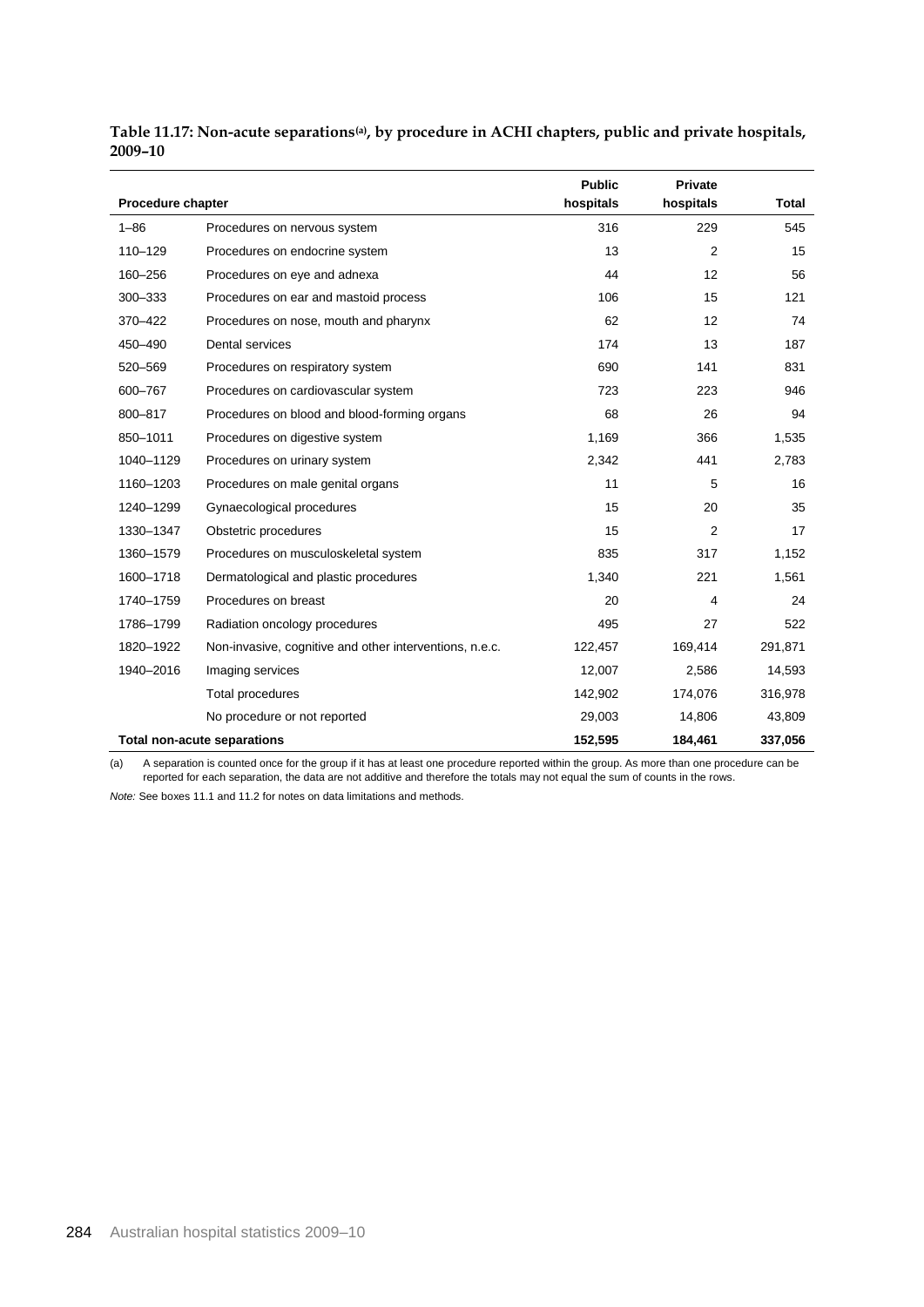|                         |                                                  | <b>Public</b> | <b>Private</b> |         |
|-------------------------|--------------------------------------------------|---------------|----------------|---------|
|                         | Procedure code and description                   | hospitals     | hospitals      | Total   |
| 95550-03                | Allied health intervention, physiotherapy        | 64,144        | 149,601        | 213,745 |
| 95550-02                | Allied health intervention, occupational therapy | 50,223        | 76,764         | 126,987 |
| 95550-01                | Allied health intervention, social work          | 34,276        | 18,349         | 52,625  |
| 96153-00                | Hydrotherapy                                     | 966           | 50,165         | 51,131  |
| 95550-00                | Allied health intervention, dietetics            | 21,709        | 10,707         | 32,416  |
| 95550-05                | Allied health intervention, speech pathology     | 15,819        | 10,524         | 26,343  |
| 95550-11                | Allied health intervention, other                | 2,608         | 17,820         | 20,428  |
| 95550-09                | Allied health intervention, pharmacy             | 5,690         | 4,637          | 10,327  |
| 96129-00                | Exercise therapy, total body                     | 0             | 9,955          | 9,955   |
| 95550-10                | Allied health intervention, psychology           | 4,689         | 4,327          | 9,016   |
|                         | Separations with no procedure reported           | 12,231        | 6,589          | 18,820  |
| <b>Total procedures</b> |                                                  | 231,959       | 369,000        | 600,959 |

**Table 11.18: Procedure statistics for the top 10 ACHI procedures for** *Rehabilitation* **care separations(a), public and private hospitals, 2009–10**

(a) A separation is counted once for the group if it has at least one procedure reported within the group. As more than one procedure can be reported for each separation, the data are not additive and therefore the totals may not equal the sum of counts in the rows.

*Note:* See boxes 11.1 and 11.2 for notes on data limitations and methods.

#### **Table 11.19: Procedure statistics for the top 10 ACHI procedures for** *Palliative* **care separations(a) , public and private hospitals, 2009–10**

|                         | Procedure code and description                   | <b>Public</b><br>hospitals | <b>Private</b><br>hospitals | Total  |
|-------------------------|--------------------------------------------------|----------------------------|-----------------------------|--------|
|                         |                                                  |                            |                             |        |
| 95550-03                | Allied health intervention, physiotherapy        | 9,784                      | 1,174                       | 10,958 |
| 95550-01                | Allied health intervention, social work          | 9,946                      | 740                         | 10,686 |
| 95550-12                | Allied health intervention, pastoral care        | 5,285                      | 995                         | 6,280  |
| 95550-02                | Allied health intervention, occupational therapy | 5,519                      | 340                         | 5,859  |
| 95550-00                | Allied health intervention, dietetics            | 4,356                      | 527                         | 4,883  |
| 95550-05                | Allied health intervention, speech pathology     | 2,924                      | 193                         | 3,117  |
| 95550-11                | Allied health intervention, other                | 1,973                      | 79                          | 2,052  |
| 13706-02                | Administration of packed cells                   | 1,146                      | 346                         | 1,492  |
| 95550-13                | Allied health intervention, music therapy        | 792                        | 192                         | 984    |
| 95550-09                | Allied health intervention, pharmacy             | 791                        | 86                          | 877    |
|                         | Separations with no procedure reported           | 7,271                      | 1,948                       | 9,219  |
| <b>Total procedures</b> |                                                  | 51,795                     | 7,114                       | 58,909 |

(a) A separation is counted once for the group if it has at least one procedure reported within the group. As more than one procedure can be reported for each separation, the data are not additive and therefore the totals may not equal the sum of counts in the rows.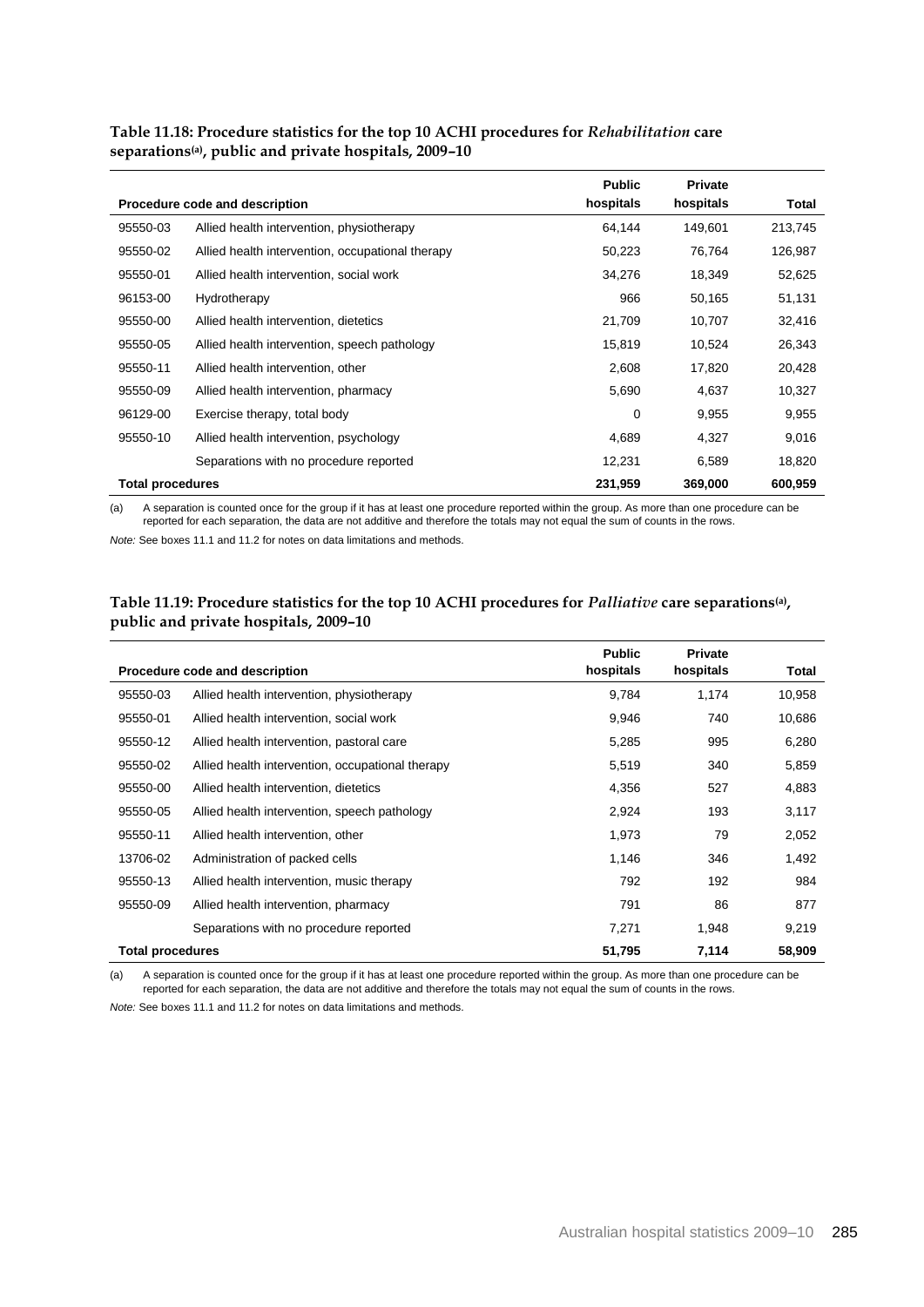|                         |                                                  | <b>Public</b> | <b>Private</b> |        |
|-------------------------|--------------------------------------------------|---------------|----------------|--------|
|                         | Procedure code and description                   | hospitals     | hospitals      | Total  |
| 95550-03                | Allied health intervention, physiotherapy        | 17,122        | 22             | 17,144 |
| 95550-02                | Allied health intervention, occupational therapy | 14,244        | 6              | 14,250 |
| 95550-01                | Allied health intervention, social work          | 13,360        |                | 13,361 |
| 95550-00                | Allied health intervention, dietetics            | 9,079         | 4              | 9,083  |
| 95550-05                | Allied health intervention, speech pathology     | 5,394         | 0              | 5,394  |
| 95550-09                | Allied health intervention, pharmacy             | 3,151         | 1              | 3,152  |
| 95550-04                | Allied health intervention, podiatry             | 2,400         | 0              | 2,400  |
| 56001-00                | Computerised tomography of brain                 | 1,219         |                | 1,220  |
| 95550-12                | Allied health intervention, pastoral care        | 1,046         |                | 1,047  |
| 95550-10                | Allied health intervention, psychology           | 820           | 0              | 820    |
|                         | Separations with no procedure reported           | 2,279         | 4              | 2,283  |
| <b>Total procedures</b> |                                                  | 75,542        | 207            | 75,749 |

**Table 11.20: Procedure statistics for the top 10 ACHI procedures for** *Geriatric evaluation and management* **separations(a), public and private hospitals, 2009–10**

(a) A separation is counted once for the group if it has at least one procedure reported within the group. As more than one procedure can be reported for each separation, the data are not additive and therefore the totals may not equal the sum of counts in the rows.

*Note:* See boxes 11.1 and 11.2 for notes on data limitations and methods.

#### **Table 11.21: Procedure statistics for the top 10 ACHI procedures for** *Psychogeriatric* **care separations(a), public and private hospitals, 2009–10**

|                         |                                                  | <b>Public</b> | <b>Private</b> |        |
|-------------------------|--------------------------------------------------|---------------|----------------|--------|
|                         | Procedure code and description                   | hospitals     | hospitals      | Total  |
| 95550-01                | Allied health intervention, social work          | 1,140         | 505            | 1,645  |
| 95550-02                | Allied health intervention, occupational therapy | 866           | 706            | 1,572  |
| 92514-99                | General anaesthesia, ASA 99                      | 476           | 968            | 1,444  |
| 95550-03                | Allied health intervention, physiotherapy        | 751           | 644            | 1,395  |
| 92514-39                | General anaesthesia, ASA 39                      | 251           | 476            | 727    |
| 93341-01                | Electroconvulsive therapy [ECT], 1 treatment     | 79            | 449            | 528    |
| 95550-00                | Allied health intervention, dietetics            | 398           | 99             | 497    |
| 95550-09                | Allied health intervention, pharmacy             | 341           | 122            | 463    |
| 95550-10                | Allied health intervention, psychology           | 272           | 184            | 456    |
| 95550-05                | Allied health intervention, speech pathology     | 307           | 97             | 404    |
|                         | Separations with no procedure reported           | 419           | 5,486          | 5,905  |
| <b>Total procedures</b> |                                                  | 6,538         | 7,227          | 13,765 |

(a) A separation is counted once for the group if it has at least one procedure reported within the group. As more than one procedure can be reported for each separation, the data are not additive and therefore the totals may not equal the sum of counts in the rows.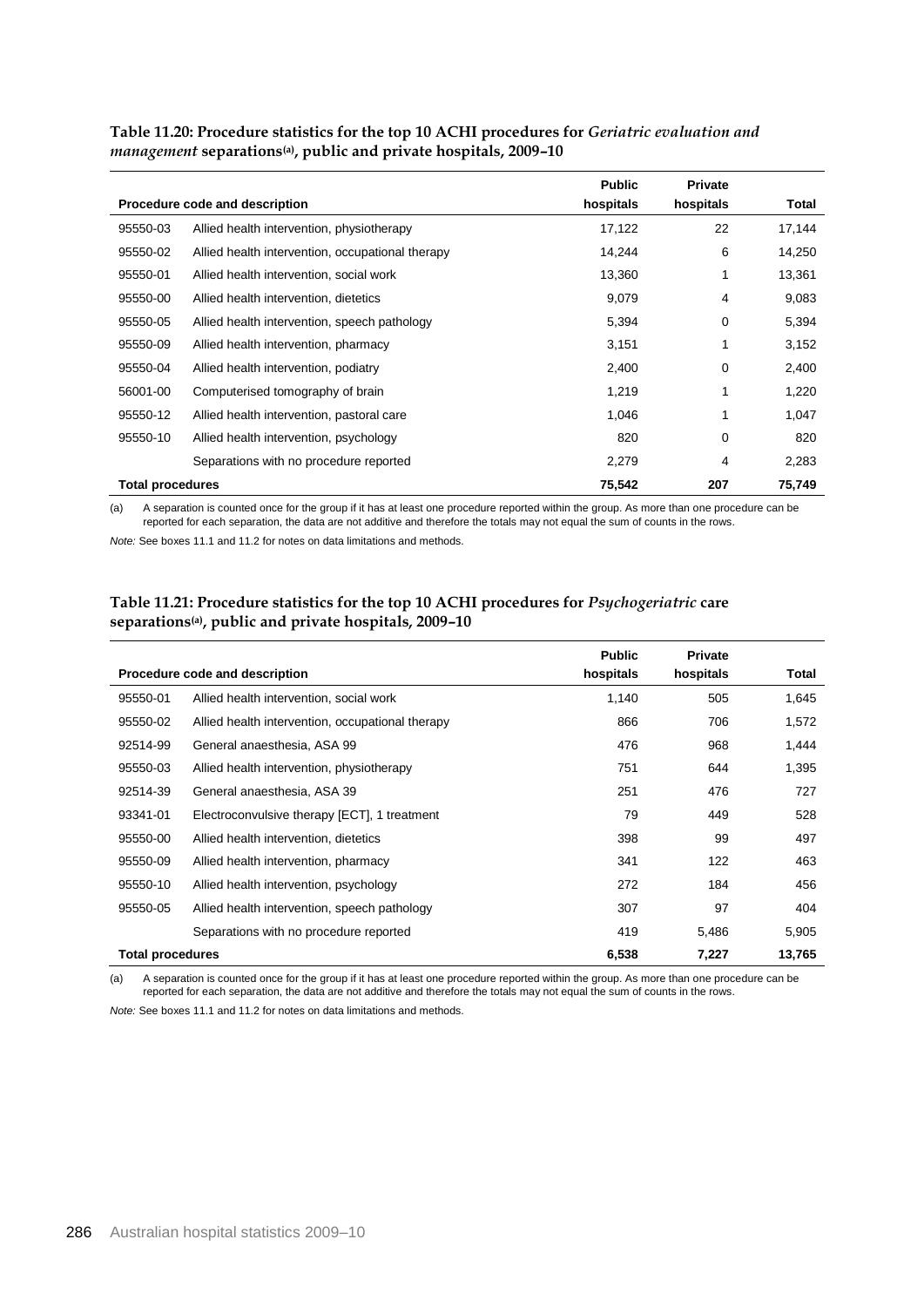|                         |                                                  | <b>Public</b> | <b>Private</b> |        |
|-------------------------|--------------------------------------------------|---------------|----------------|--------|
|                         | Procedure code and description                   |               | hospitals      | Total  |
| 95550-03                | Allied health intervention, physiotherapy        | 7,718         | 687            | 8,405  |
| 95550-01                | Allied health intervention, social work          | 7,545         | 477            | 8,022  |
| 95550-02                | Allied health intervention, occupational therapy | 4,172         | 149            | 4,321  |
| 95550-00                | Allied health intervention, dietetics            | 3,620         | 156            | 3,776  |
| 95550-05                | Allied health intervention, speech pathology     | 2,389         | 90             | 2,479  |
| 95550-09                | Allied health intervention, pharmacy             | 861           | 21             | 882    |
| 95550-11                | Allied health intervention, other                | 534           | 27             | 561    |
| 95550-04                | Allied health intervention, podiatry             | 405           | 122            | 527    |
| 96023-00                | Ageing assessment                                | 403           | 12             | 415    |
| 56001-00                | Computerised tomography of brain                 | 384           | 10             | 394    |
|                         | Separations with no procedure reported           | 6,814         | 779            | 7,593  |
| <b>Total procedures</b> |                                                  | 32,086        | 2,704          | 34,790 |

**Table 11.22: Procedure statistics for the top 10 ACHI procedures for** *Maintenance* **care separations(a) , public and private hospitals, 2009–10**

(a) A separation is counted once for the group if it has at least one procedure reported within the group. As more than one procedure can be reported for each separation, the data are not additive and therefore the totals may not equal the sum of counts in the rows.

*Note:* See boxes 11.1 and 11.2 for notes on data limitations and methods.

## **How long did patients stay?**

Non-acute separations may involve same-day or overnight episodes. Overall, the average length of stay for non-acute care was much higher than the average length of stay for acute care, and was higher in public hospitals than in private hospitals (Table 11.23). For example, the average length of stay for *Rehabilitation* care was 18.3 days in public hospitals, compared to 5.2 days in private hospitals.

| Table 11.23: Patient days and average length of stay for non-acute separations, by care type, public |  |
|------------------------------------------------------------------------------------------------------|--|
| and private hospitals, 2009–10                                                                       |  |

|                                        | <b>Public hospitals</b> |                              |                        | <b>Private hospitals</b>     |                        | Total                        |  |
|----------------------------------------|-------------------------|------------------------------|------------------------|------------------------------|------------------------|------------------------------|--|
| Care type                              | <b>Patient</b><br>days  | Average<br>length of<br>stav | <b>Patient</b><br>days | Average<br>length of<br>stay | <b>Patient</b><br>days | Average<br>length of<br>stay |  |
| Rehabilitation                         | 1,517,048               | 18.3                         | 872.470                | 5.2                          | 2,389,518              | 9.5                          |  |
| Palliative care                        | 300.762                 | 11.3                         | 59.785                 | 11.9                         | 360.547                | 11.4                         |  |
| Geriatric evaluation and<br>management | 431.005                 | 20.2                         | 397                    | 4.5                          | 431.402                | 20.2                         |  |
| Psychogeriatric care                   | 143.220                 | 61.3                         | 56.709                 | 7.0                          | 199.929                | 19.2                         |  |
| Maintenance care                       | 704.561                 | 35.9                         | 47.155                 | 20.7                         | 751.716                | 34.3                         |  |
| <b>Total</b>                           | 3.096.596               | 20.3                         | 1.036.516              | 5.6                          | 4.133.112              | 12.3                         |  |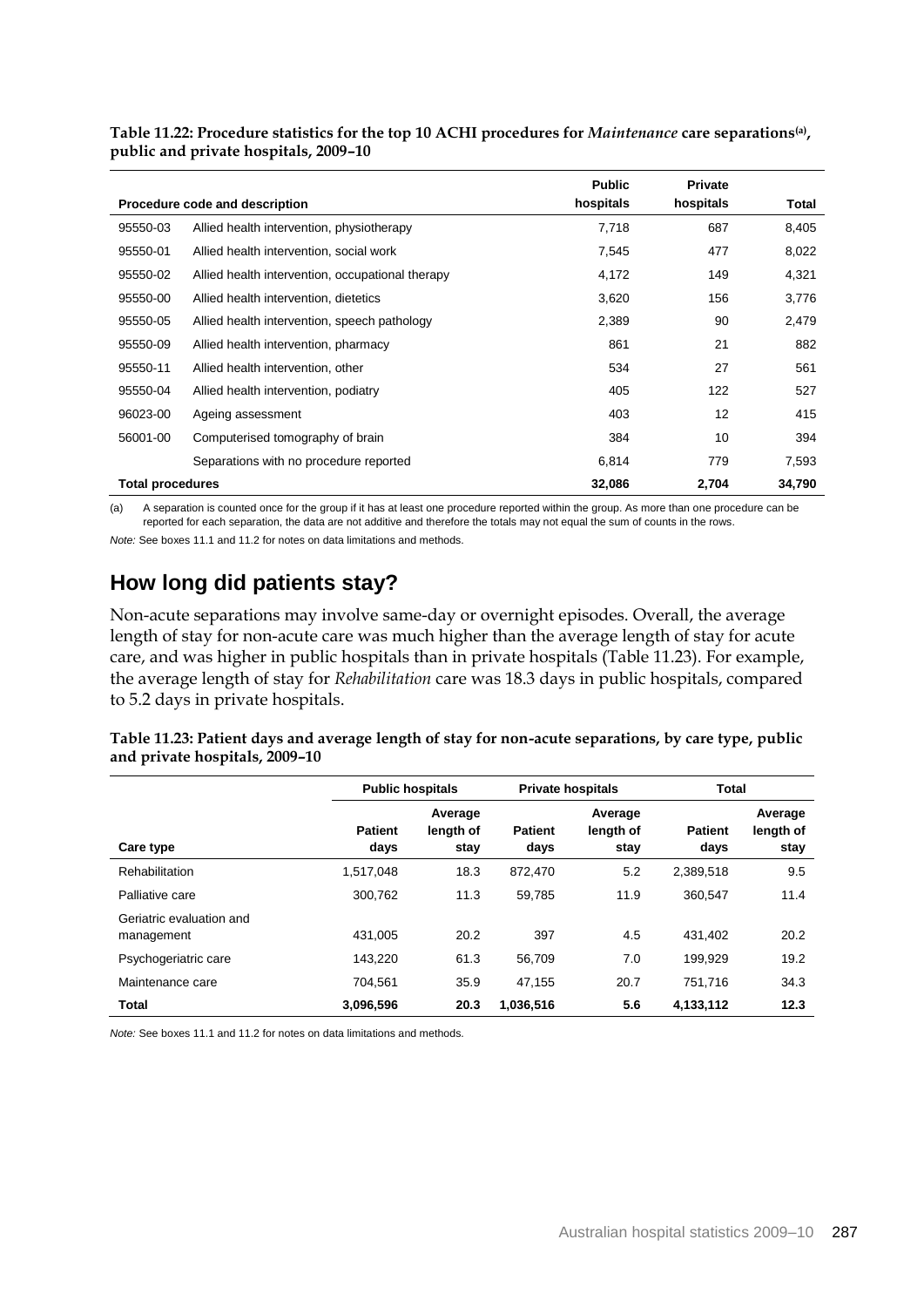## **Who paid for the care?**

Almost 77% of non-acute separations from public hospitals were for *Public patients*, with just over 78% of non-acute separations from private hospitals funded by *Private health insurance* (Table 11.24). The *Department of Veterans' Affairs* funded over 7% of non-acute separations in public hospitals and just under 13% in private hospitals.

There was some variation by type of non-acute care. For private hospitals, about 39% of *Palliative* care and 20% of *Maintenance* care were *Public patients.*

|                                             |                |                   | Geriatric<br>evaluation |                     |                    |              |
|---------------------------------------------|----------------|-------------------|-------------------------|---------------------|--------------------|--------------|
| <b>Funding source</b>                       | Rehabilitation | <b>Palliative</b> | and<br>management       | Psycho-<br>geriatic | <b>Maintenance</b> | <b>Total</b> |
| <b>Public hospitals</b>                     |                |                   |                         |                     |                    |              |
| Public patients <sup>(a)</sup>              | 63,677         | 20,369            | 15,778                  | 2,060               | 15,344             | 117,228      |
| Private health insurance                    | 12,181         | 4,437             | 3,375                   | 142                 | 2,171              | 22,306       |
| Self-funded <sup>(b)</sup>                  | 640            | 146               | 82                      | 6                   | 64                 | 938          |
| Workers compensation                        | 510            | 40                | 5                       | $\mathbf 0$         | 31                 | 586          |
| Motor vehicle third party<br>personal claim | 1,071          | 4                 | 59                      | $\mathbf 0$         | 81                 | 1,215        |
| Department of Veterans'<br><b>Affairs</b>   | 4,278          | 1,591             | 1,971                   | 125                 | 1,884              | 9,849        |
| Other $(c)$                                 | 335            | 46                | 40                      | 3                   | 49                 | 473          |
| Total                                       | 82,692         | 26,633            | 21,310                  | 2,336               | 19,624             | 152,595      |
| <b>Private hospitals</b>                    |                |                   |                         |                     |                    |              |
| Public patients <sup>(a)</sup>              | 1,027          | 1,969             | $\mathbf 0$             | 70                  | 453                | 3,519        |
| Private health insurance                    | 133,991        | 2,267             | 64                      | 6,598               | 1,043              | 143,963      |
| Self-funded <sup>(b)</sup>                  | 6,222          | 16                | 4                       | 125                 | 22                 | 6,389        |
| Workers compensation                        | 4,764          | $\overline{2}$    | 2                       | 25                  | 19                 | 4,812        |
| Motor vehicle third party<br>personal claim | 1,272          | 74                | $\mathbf 0$             | 1                   | 1                  | 1,348        |
| Department of Veterans'<br><b>Affairs</b>   | 21,070         | 534               | 18                      | 1,280               | 736                | 23,638       |
| Other $(c)$                                 | 626            | 154               | $\mathbf 0$             | 3                   | 9                  | 792          |
| Total                                       | 168,972        | 5,016             | 88                      | 8,102               | 2,283              | 184,461      |
| <b>Total</b>                                | 251,664        | 31.649            | 21.398                  | 10.438              | 21,907             | 337.056      |

**Table 11.24: Non-acute separations, by principal source of funds and type of non-acute care, public and private hospitals, 2009–10**

(a) *Public patients* includes separations for Medicare eligible patients who elected to be treated as a public patient and separations with a funding source of *Reciprocal health care agreements*, *Other hospital or public authority* (with a public patient election status) and *No charge raised* (in public hospitals). The majority of separations with a funding source of *No charge raised* in public hospitals were in Western Australia, reflecting that some public patient services were funded through the Medicare Benefit Schedule.

(b) Tasmania was unable to identify all patients whose funding source may have been *Self-funded*, therefore the number of separations in this category may be underestimated and others may be overestimated.

(c) *Other* includes separations with a funding source of *Other compensation*, *Department of Defence*, *Correctional facilities*, *Other hospital or public authority* (without a *Public patient* election status), *Other*, *No charge raised* (in private hospitals) and *Not reported*.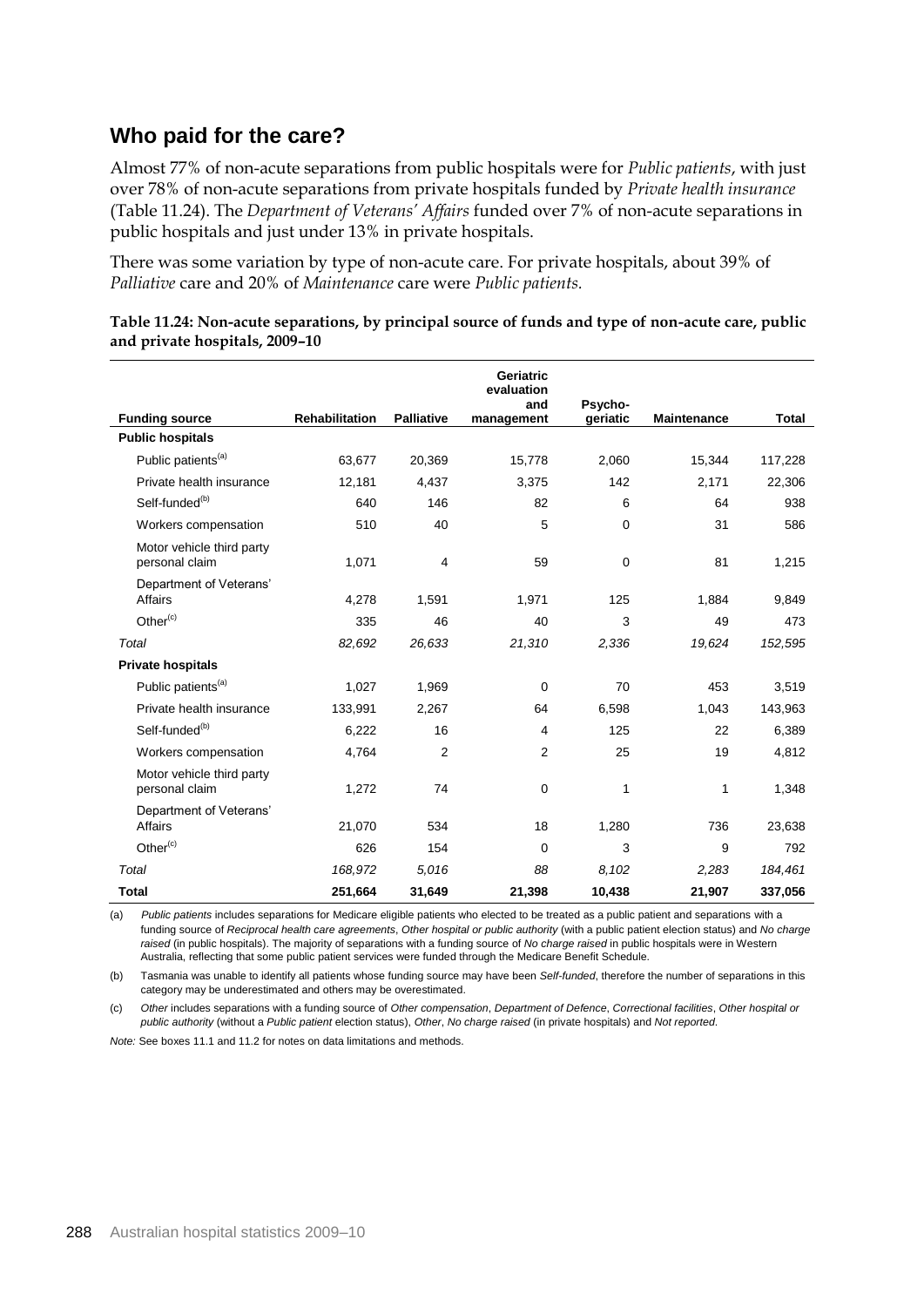## **How was the care completed?**

The **mode of separation** records the status of the patient at the time of separation and, for some categories, the place to which the person was discharged or transferred.

In 2009–10, the most common mode of separation for non-acute separations was *Other* (77%), which includes discharge to usual residence/own accommodation/welfare institution. Over 5% of separations ended with *Discharged or transferred to a residential aged care service* (Table 11.25).

|                                                                    | <b>Public</b> | <b>Private</b> |         |
|--------------------------------------------------------------------|---------------|----------------|---------|
| <b>Separations mode</b>                                            | hospitals     | hospitals      | Total   |
| Discharge/transfer to an(other) acute hospital                     | 13,626        | 3,069          | 16,695  |
| Discharge/transfer to residential aged care service <sup>(a)</sup> | 15,132        | 1,757          | 16,889  |
| Discharge/transfer to an(other) psychiatric hospital               | 171           | 16             | 187     |
| Discharge/transfer to other health-care accommodation              | 3,040         | 324            | 3,364   |
| Statistical discharge: type change                                 | 15,046        | 2,227          | 17,273  |
| Left against medical advice/discharge at own risk                  | 1,022         | 168            | 1,190   |
| Statistical discharge from leave                                   | 1,115         | 13             | 1,128   |
| Died                                                               | 16,917        | 3,285          | 20,202  |
| Other $(b)$                                                        | 86,520        | 173.601        | 260,121 |
| Not reported                                                       | 6             | 1              | 7       |
| <b>Total</b>                                                       | 152,595       | 184,461        | 337,056 |

| Table 11.25: Non-acute separations, by mode of separation, public and private hospitals, 2009-10 |  |  |  |
|--------------------------------------------------------------------------------------------------|--|--|--|
|--------------------------------------------------------------------------------------------------|--|--|--|

(a) The separation mode *Discharge/transfer to residential aged care service* excludes where this was the usual place of residence.

(b) The separation mode *Other* includes discharge to *usual residence/own accommodation/welfare institution (including prisons, hostels and group homes providing primarily welfare services).*

*Note:* See boxes 11.1 and 11.2 for notes on data limitations and methods.

There was some variation in the mode of separation by type of non-acute care. For example, for *Rehabilitation* care, 89% of separations reported a mode of separation of *Other*, compared with 31% of separations for *Palliative* care. Nearly 57% of *Palliative* care separations had a mode of separation of *Died* (Figure 11.2).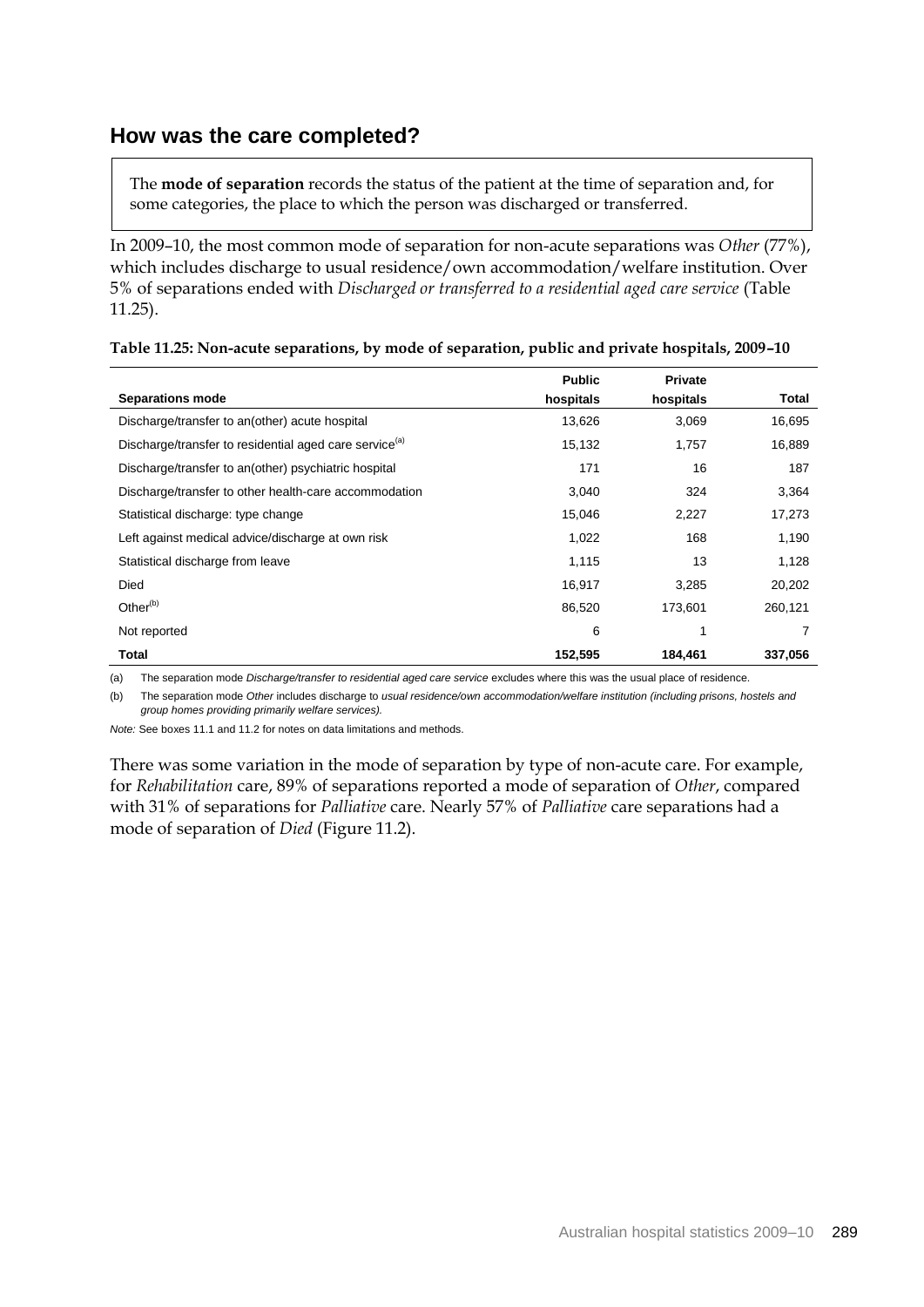

## **Supplementary tables**

The following supplementary tables provide more information on principal diagnoses and procedures, by state and territory.

#### **Box 11.4: Notes for Chapter 11 supplementary tables**

#### **Tables S11.3 to S11.4**

- (a) For tables with counts of separations by groups of procedures, a separation is counted once for the group if it has at least one procedure reported within the group. As more than one procedure can be reported for each separation, the data are not additive and therefore the totals in the tables may not equal the sum of counts in the rows.
- (b) For data on the number of procedures, all procedures within a group are counted, even if more than one is reported for a separation.
- (c) These are counts of Australian Classification of Health Interventions (ACHI) procedure codes. It is possible that a single procedure code may represent multiple procedures or that a specific procedure may require the reporting of more than one code. Therefore, the number of procedure codes reported does not necessarily equal the number of separate procedures performed.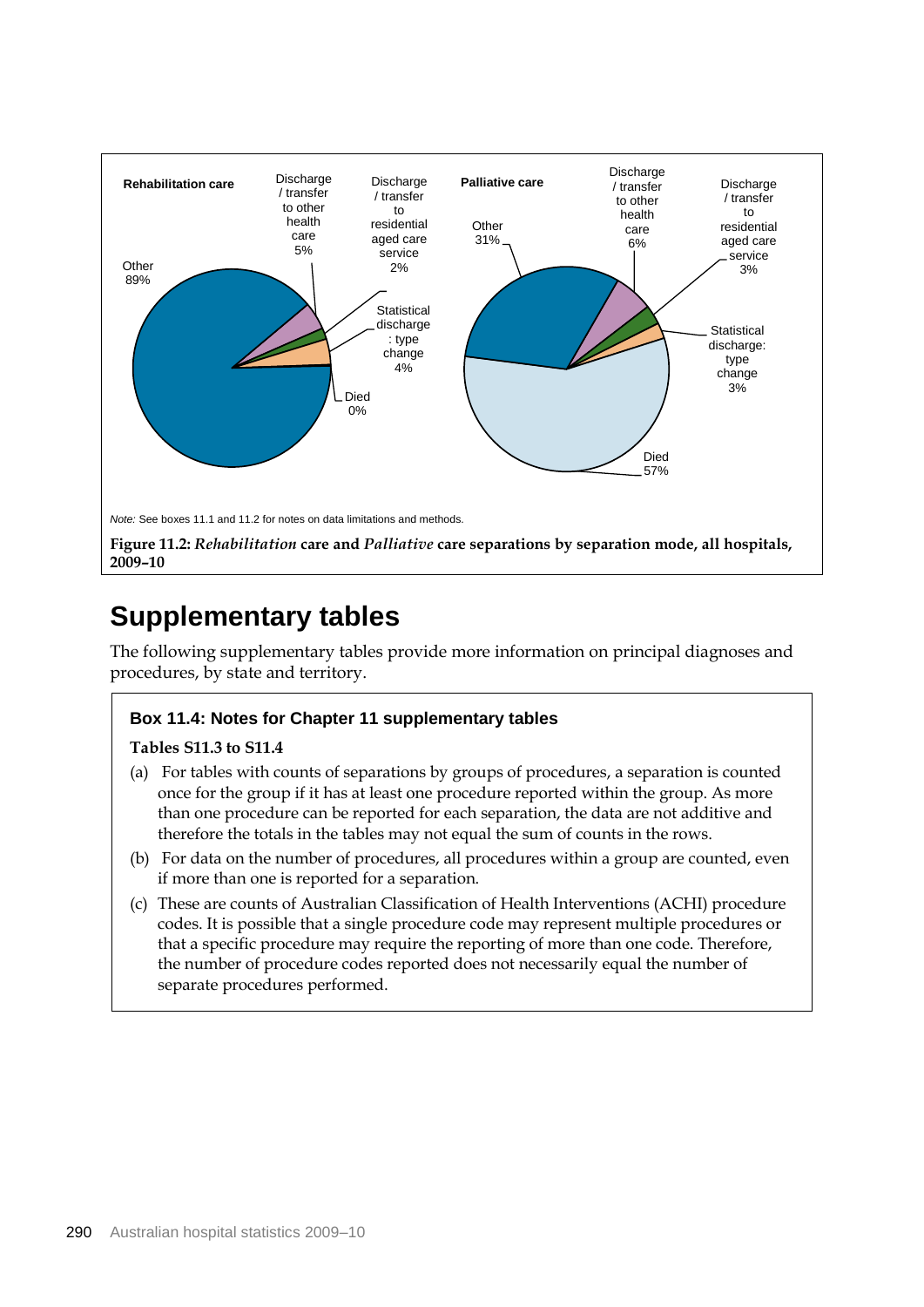|             | Principal diagnosis chapter                                                                            | <b>NSW</b> | Vic      | Qld         | <b>WA</b> | <b>SA</b> | Tas            | <b>ACT</b> | <b>NT</b>      | <b>Total</b> |
|-------------|--------------------------------------------------------------------------------------------------------|------------|----------|-------------|-----------|-----------|----------------|------------|----------------|--------------|
| A00-B99     | Certain infectious and parasitic diseases                                                              | 251        | 343      | 132         | 50        | 44        | 4              | 36         | 13             | 873          |
| C00-D48     | Neoplasms                                                                                              | 7,879      | 4,814    | 4,191       | 746       | 1,171     | 227            | 497        | 191            | 19,716       |
| D50-D89     | Diseases of the blood and blood-forming organs and<br>certain disorders involving the immune mechanism | 75         | 80       | 44          | 15        | 21        | 2              | 9          | 0              | 246          |
| E00-E90     | Endocrine, nutritional and metabolic diseases                                                          | 216        | 417      | 145         | 60        | 68        | 4              | 63         | 11             | 984          |
| F00-F99     | Mental and behavioural disorders                                                                       | 1.727      | 971      | 861         | 553       | 325       | 19             | 54         | 7              | 4,517        |
| G00-G99     | Diseases of the nervous system                                                                         | 407        | 1,062    | 350         | 232       | 192       | 20             | 57         | 9              | 2,329        |
| H00-H59     | Diseases of the eye and adnexa                                                                         | 8          | 4        | 2           |           | 2         | 0              | 3          | $\mathbf 1$    | 21           |
| H60-H95     | Diseases of the ear and mastoid process                                                                | 8          | 11       | 2           | 4         | 12        | 0              | 4          | 2              | 43           |
| $IOO-I99$   | Diseases of the circulatory system                                                                     | 1,131      | 1,894    | 750         | 293       | 218       | 37             | 185        | 18             | 4,526        |
| $JOO - J99$ | Diseases of the respiratory system                                                                     | 782        | 1,236    | 522         | 187       | 197       | 17             | 125        | 32             | 3,098        |
| K00-K93     | Diseases of the digestive system                                                                       | 463        | 606      | 287         | 104       | 89        | 19             | 63         | 19             | 1,650        |
| L00-L99     | Diseases of the skin and subcutaneous tissue                                                           | 119        | 201      | 75          | 19        | 35        | 6              | 34         | $\overline{2}$ | 491          |
| M00-M99     | Diseases of the musculoskeletal system and<br>connective tissue                                        | 391        | 809      | 124         | 57        | 186       | $\overline{7}$ | 60         | 9              | 1,643        |
| N00-N99     | Diseases of the genitourinary system                                                                   | 367        | 534      | 195         | 51        | 76        | 10             | 66         | 5              | 1,304        |
| O00-O99     | Pregnancy, childbirth and the puerperium                                                               | 22         | 0        | 4           | 1         | 1         | 6              | 38         | $\mathbf{1}$   | 73           |
| P00-P96     | Certain conditions originating in the perinatal period                                                 | -1         | $\Omega$ | 0           | 42        | 0         | 0              | 43         | 0              | 86           |
| Q00-Q99     | Congenital malformations, deformations and<br>chromosomal abnormalities                                | 3          | 6        | 5           | -1        | 0         | 0              | 2          | 0              | 17           |
| R00-R99     | Symptoms, signs and abnormal clinical and<br>laboratory findings, not elsewhere classified             | 463        | 1,090    | 297         | 80        | 231       | 30             | 102        | $\overline{7}$ | 2,300        |
| S00-T98     | Injury, poisoning and certain other consequences of<br>external causes                                 | 1,052      | 2,309    | 356         | 166       | 177       | 27             | 169        | 13             | 4,269        |
| Z00-Z99     | Factors influencing health status and contact with<br>health services                                  | 35,547     | 18,678   | 23,762      | 9,939     | 9,473     | 1,795          | 4,139      | 1,011          | 104,344      |
|             | Not reported                                                                                           | 65         | 0        | $\mathbf 0$ | 0         | 0         | 0              | 0          | 0              | 65           |
|             | <b>Total non-acute separations</b>                                                                     | 50,977     | 35,065   | 32,104      | 12,601    | 12,518    | 2,230          | 5,749      | 1,351          | 152,595      |

**Table S11.1: Non-acute separations, by principal diagnosis in ICD-10-AM chapters, public hospitals, states and territories, 2009–10**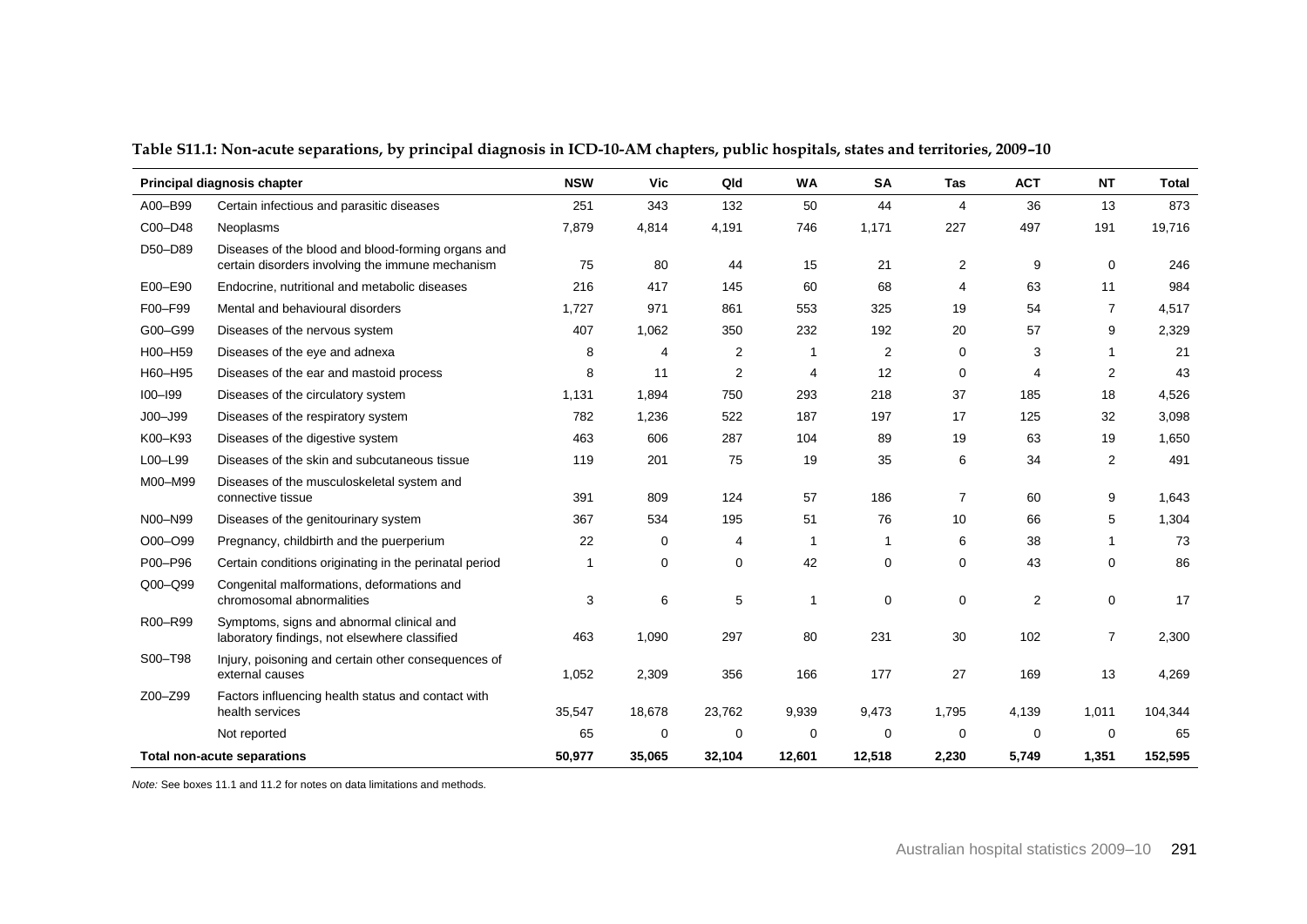| Principal diagnosis chapter        |                                                                                                        | <b>NSW</b>              | <b>Vic</b> | Qld            | WA          | SA             | Tas  | <b>ACT</b> | <b>NT</b> | <b>Total</b>   |
|------------------------------------|--------------------------------------------------------------------------------------------------------|-------------------------|------------|----------------|-------------|----------------|------|------------|-----------|----------------|
| A00-B99                            | Certain infectious and parasitic diseases                                                              | $\overline{\mathbf{4}}$ | 4          | 14             | 16          | 2              | n.p. | n.p.       | n.p.      | 40             |
| C00-D48                            | Neoplasms                                                                                              | 309                     | 471        | 1,293          | 1,579       | 194            | n.p. | n.p.       | n.p.      | 3,906          |
| D50-D89                            | Diseases of the blood and blood-forming organs and<br>certain disorders involving the immune mechanism | 3                       | 3          | 3              | 5           | 1              | n.p. | n.p.       | n.p.      | 17             |
| E00-E90                            | Endocrine, nutritional and metabolic diseases                                                          | 3                       | 8          | 26             | 71          | 3              | n.p. | n.p.       | n.p.      | 112            |
| F00-F99                            | Mental and behavioural disorders                                                                       | 0                       | 5,942      | 442            | 63          | $\Omega$       | n.p. | n.p.       | n.p.      | 6,449          |
| G00-G99                            | Diseases of the nervous system                                                                         | 14                      | 1,089      | 59             | 111         | 7              | n.p. | n.p.       | n.p.      | 1,291          |
| H00-H59                            | Diseases of the eye and adnexa                                                                         | 1                       | 0          | 0              | 0           | 3              | n.p. | n.p.       | n.p.      | 4              |
| H60-H95                            | Diseases of the ear and mastoid process                                                                | 0                       | 0          | 0              | $\mathbf 0$ | 0              | n.p. | n.p.       | n.p.      |                |
| $100 - 199$                        | Diseases of the circulatory system                                                                     | 18                      | 21         | 112            | 362         | 11             | n.p. | n.p.       | n.p.      | 527            |
| $JOO - J99$                        | Diseases of the respiratory system                                                                     | 16                      | 22         | 74             | 304         | 8              | n.p. | n.p.       | n.p.      | 434            |
| K00-K93                            | Diseases of the digestive system                                                                       | 36                      | 20         | 69             | 59          | 9              | n.p. | n.p.       | n.p.      | 194            |
| L00-L99                            | Diseases of the skin and subcutaneous tissue                                                           | 3                       | 2          | $\overline{7}$ | 19          | $\overline{2}$ | n.p. | n.p.       | n.p.      | 35             |
| M00-M99                            | Diseases of the musculoskeletal system and<br>connective tissue                                        | 13                      | 7          | 15             | 95          | 6              | n.p. | n.p.       | n.p.      | 138            |
| N00-N99                            | Diseases of the genitourinary system                                                                   | 14                      | 12         | 32             | 43          | 10             | n.p. | n.p.       | n.p.      | 114            |
| O00-O99                            | Pregnancy, childbirth and the puerperium                                                               | 1                       | 0          | 0              | 0           | $\mathbf 1$    | n.p. | n.p.       | n.p.      | $\overline{2}$ |
| P00-P96                            | Certain conditions originating in the perinatal period                                                 | 0                       | 0          | 0              | 0           | 0              | n.p. | n.p.       | n.p.      | 0              |
| Q00-Q99                            | Congenital malformations, deformations and<br>chromosomal abnormalities                                | 0                       | 0          | 0              | 0           | 0              | n.p. | n.p.       | n.p.      | 0              |
| R00-R99                            | Symptoms, signs and abnormal clinical and<br>laboratory findings, not elsewhere classified             | 51                      | 146        | 21             | 29          | 2              | n.p. | n.p.       | n.p.      | 252            |
| S00-T98                            | Injury, poisoning and certain other consequences of<br>external causes                                 | 11                      | 6          | 28             | 139         | 2              | n.p. | n.p.       | n.p.      | 189            |
| Z00-Z99                            | Factors influencing health status and contact with<br>health services                                  | 99,633                  | 16,212     | 31,292         | 1,972       | 17,791         | n.p. | n.p.       | n.p.      | 170,699        |
|                                    | Not reported                                                                                           | $\Omega$                | 57         | 0              | $\mathbf 0$ | $\Omega$       | n.p. | n.p.       | n.p.      | 57             |
| <b>Total non-acute separations</b> |                                                                                                        | 100,130                 | 24,022     | 33,487         | 4,867       | 18,052         | n.p. | n.p.       | n.p.      | 184,461        |

**Table S11.2: Non-acute separations, by principal diagnosis in ICD-10-AM chapters, private hospitals, states and territories, 2009–10** 

*Note:* See boxes 11.1 and 11.2 for notes on data limitations and methods.

*Abbreviation:* n.p.—not published.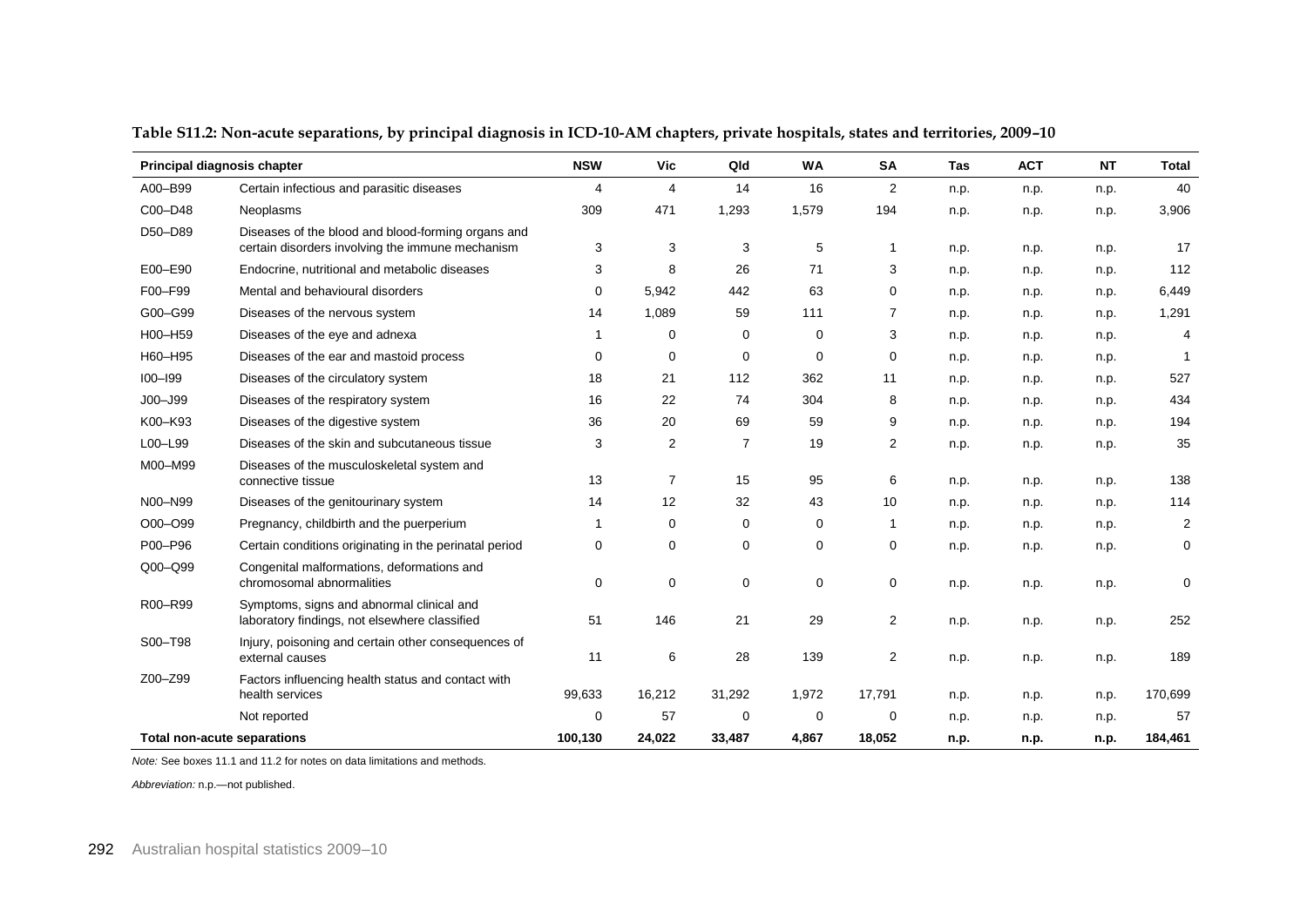| <b>Procedure chapter</b>           |                                                         | <b>NSW</b> | Vic          | Qld    | <b>WA</b> | <b>SA</b>   | Tas         | <b>ACT</b>     | <b>NT</b>      | <b>Total</b> |
|------------------------------------|---------------------------------------------------------|------------|--------------|--------|-----------|-------------|-------------|----------------|----------------|--------------|
| $1 - 86$                           | Procedures on nervous system                            | 79         | 63           | 45     | 42        | 36          | 6           | 40             | 5              | 316          |
| 110-129                            | Procedures on endocrine system                          | 2          | 2            | 2      | 5         | 1           | 0           |                | 0              | 13           |
| 160-256                            | Procedures on eye and adnexa                            | 26         | 6            | 2      | 4         | 1           | 0           | $\Omega$       | 5              | 44           |
| 300-333                            | Procedures on ear and mastoid process                   | 30         | 16           | 39     | 8         | 8           |             | 3              | $\mathbf{1}$   | 106          |
| 370-422                            | Procedures on nose, mouth and pharynx                   | 25         | 10           | 13     | 7         | 4           |             | $\overline{2}$ | 0              | 62           |
| 450-490                            | Dental services                                         | 37         | 15           | 109    | 3         | 7           | 0           |                | 2              | 174          |
| 520-570                            | Procedures on respiratory system                        | 210        | 125          | 134    | 98        | 63          | 6           | 47             | 7              | 690          |
| 600-777                            | Procedures on cardiovascular system                     | 267        | 109          | 134    | 78        | 53          | 3           | 73             | 6              | 723          |
| 800-817                            | Procedures on blood and blood-forming organs            | 21         | 16           | 14     | 8         | 3           | $\mathbf 0$ | 6              | 0              | 68           |
| 850-1011                           | Procedures on digestive system                          | 419        | 160          | 253    | 118       | 131         | 8           | 66             | 14             | 1,169        |
| 1040-1129                          | Procedures on urinary system                            | 790        | 508          | 370    | 306       | 160         | 78          | 103            | 27             | 2,342        |
| 1160-1203                          | Procedures on male genital organs                       | 8          | $\mathbf{1}$ | 0      |           | 1           | 0           | 0              | 0              | 11           |
| 1240-1299                          | Gynaecological procedures                               | 10         | 0            | 2      | 2         | 0           | 0           |                | 0              | 15           |
| 1330-1347                          | Obstetric procedures                                    | 5          | $\mathbf 0$  | 2      |           | 1           |             | 5              | 0              | 15           |
| 1360-1579                          | Procedures on musculoskeletal system                    | 222        | 205          | 113    | 166       | 71          | 16          | 30             | 12             | 835          |
| 1600-1718                          | Dermatological and plastic procedures                   | 211        | 652          | 244    | 117       | 74          | 12          | 23             | $\overline{7}$ | 1,340        |
| 1740-1759                          | Procedures on breast                                    | 6          | 4            | 3      | 4         | $\mathbf 1$ | 0           | 2              | 0              | 20           |
| 1786-1799                          | Radiation oncology procedures                           | 196        | 119          | 84     | 25        | 8           | 6           | 51             | 6              | 495          |
| 1820-1922                          | Non-invasive, cognitive and other interventions, n.e.c. | 44,899     | 29,511       | 19,775 | 10,815    | 10,277      | 1,623       | 4,896          | 661            | 122,457      |
| 1940-2016                          | Imaging services                                        | 4,502      | 2,513        | 1,922  | 1,038     | 1,069       | 173         | 720            | 70             | 12,007       |
|                                    | Total procedures                                        | 51,965     | 34,035       | 23,260 | 12,846    | 11,969      | 1,934       | 6,070          | 823            | 142,902      |
|                                    | Separations with no procedure reported                  | 5,619      | 5,433        | 12,120 | 1,686     | 2,153       | 540         | 780            | 672            | 29,003       |
| <b>Total non-acute separations</b> |                                                         | 50,977     | 35,065       | 32,104 | 12,601    | 12,518      | 2,230       | 5,749          | 1,351          | 152,595      |

**Table S11.3: Non-acute separations, by procedure in ACHI chapters, public hospitals, states and territories, 2009–10**

*Note:* See boxes 11.1 and 11.2 for notes on data limitations and methods. See Box 11.4 for footnotes specific to this table